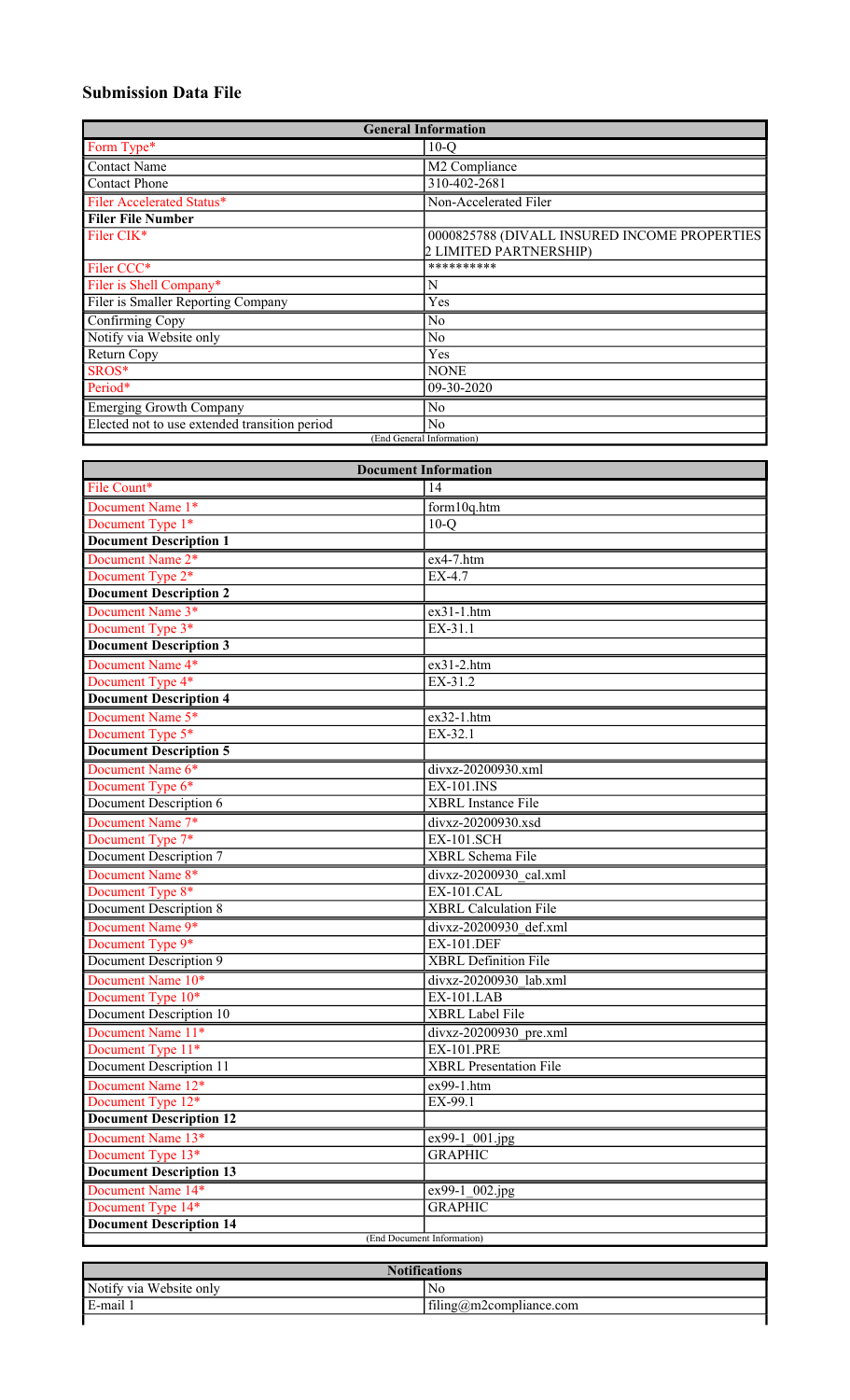(End Notifications)

 $\mathsf{L}%$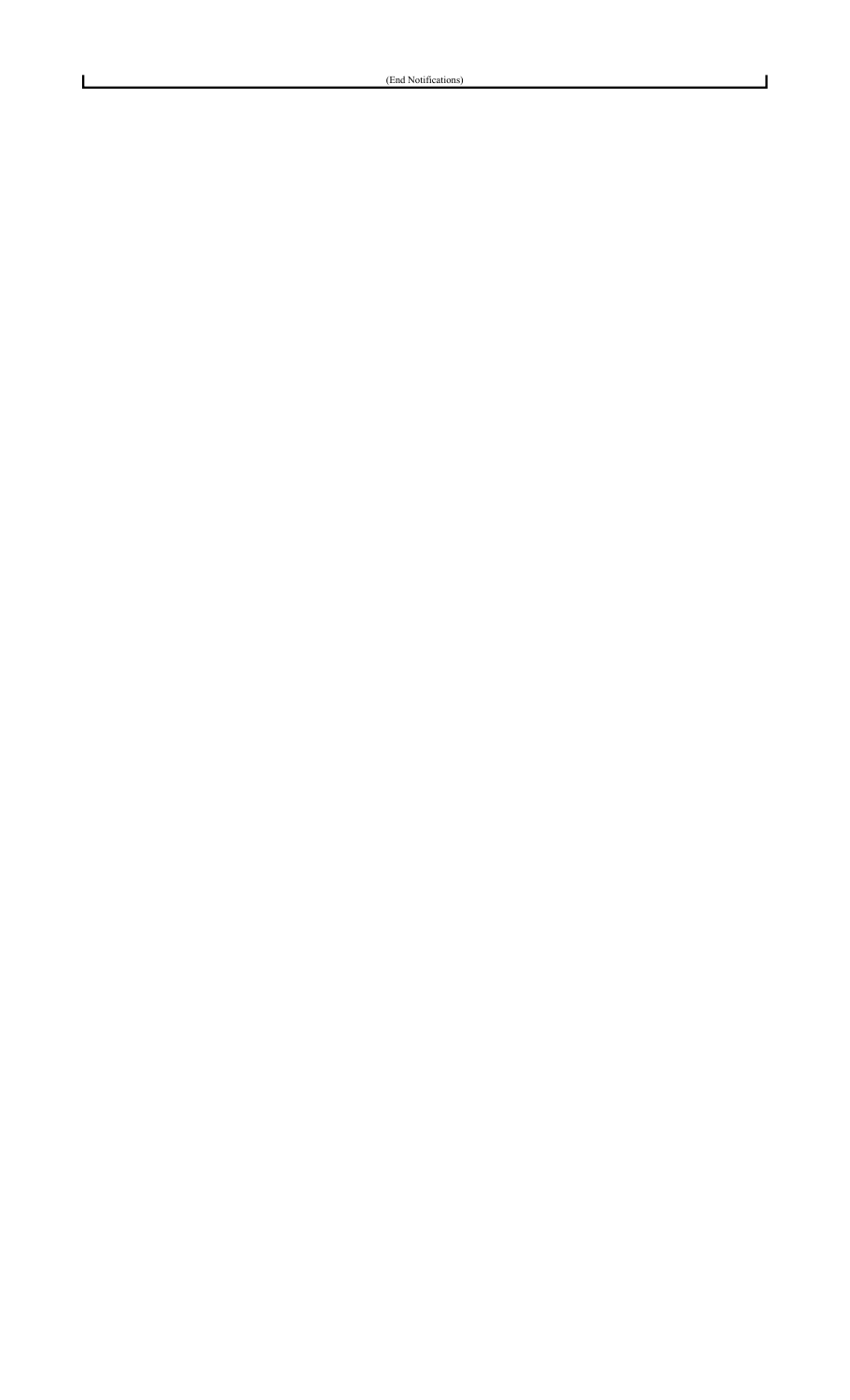## **UNITED STATES**

**SECURITIES AND EXCHANGE COMMISSION**

**WASHINGTON, D.C. 20549**

## **FORM 10-Q**

*(Mark One)*

[X] QUARTERLY REPORT PURSUANT TO SECTION 13 OR 15(d) OF THE SECURITIES EXCHANGE ACT OF 1934

For the quarterly period ended September 30, 2020

OR

[ ] TRANSITION REPORT PURSUANT TO SECTION 13 OR 15(d) OF THE SECURITIES EXCHANGE ACT OF 1934

For the transition period from

Commission file number **0-17686**

## **DIVALL INSURED INCOME PROPERTIES 2 LIMITED PARTNERSHIP**

*(Exact name of registrant as specified in its charter)*

*(State or other jurisdiction of incorporation or organization) Identification No.)*

**Wisconsin** 39-1606834<br>
other jurisdiction of *CIR.S. Employer* 

1900 W 75th Street, Suite 100, Prairie Village, KS 66208 *(Address of principal executive offices, including zip code)*

(816) 421-7444 *(Registrant's telephone number, including area code)*

Securities registered pursuant to Section 12(b) of the Securities Exchange Act of 1934:

| m.<br><sub>1</sub> tle<br>, each<br>class<br>ി | $\mathbf \tau$<br>ີກດ<br>$\sqrt{V}$<br>ווחי<br>.mg<br>rav | which registered<br>$\alpha$ n<br>exchange<br>Name<br>: of each |
|------------------------------------------------|-----------------------------------------------------------|-----------------------------------------------------------------|
| None                                           | N<br>N/                                                   | N/A                                                             |

Indicate by check mark whether the registrant (1) has filed all reports required to be filed by Section 13 or 15(d) of the Securities Exchange Act of 1934 during the preceding 12 months (or such shorter period that the registrant was required to file such reports), and (2) has been subject to such filing requirements for the past 90 days. Yes [X] No [ ]

Indicate by check mark whether the registrant has submitted electronically every Interactive Data File required to be submitted pursuant to Rule 405 of Regulation S-T (§232.405 of this chapter) during the preceding 12 months (or for such shorter period that the registrant was required to submit such files). Yes [X] No [ ]

Indicate by check mark whether the registrant is a large accelerated filer, an accelerated filer, a non-accelerated filer, a smaller reporting company, or an emerging growth company. See the definitions of "large accelerated filer", "accelerated filer", "smaller reporting company" and "emerging growth company" in Rule 12b-2 of the Exchange Act.

Large accelerated filer [ ] Accelerated filer [ ] Non-accelerated filer [X] Smaller Reporting Company [X] Emerging growth company [ ]

If an emerging growth company, indicate by check mark if the registrant has elected not to use the extended transition period for complying with any new or revised financial accounting standards provided pursuant to Section 13(a) of the Exchange Act. [ ]

Indicate by check mark whether the registrant is a shell company (as defined in Rule 12b-2 of the Exchange Act). Yes [ ] No [X]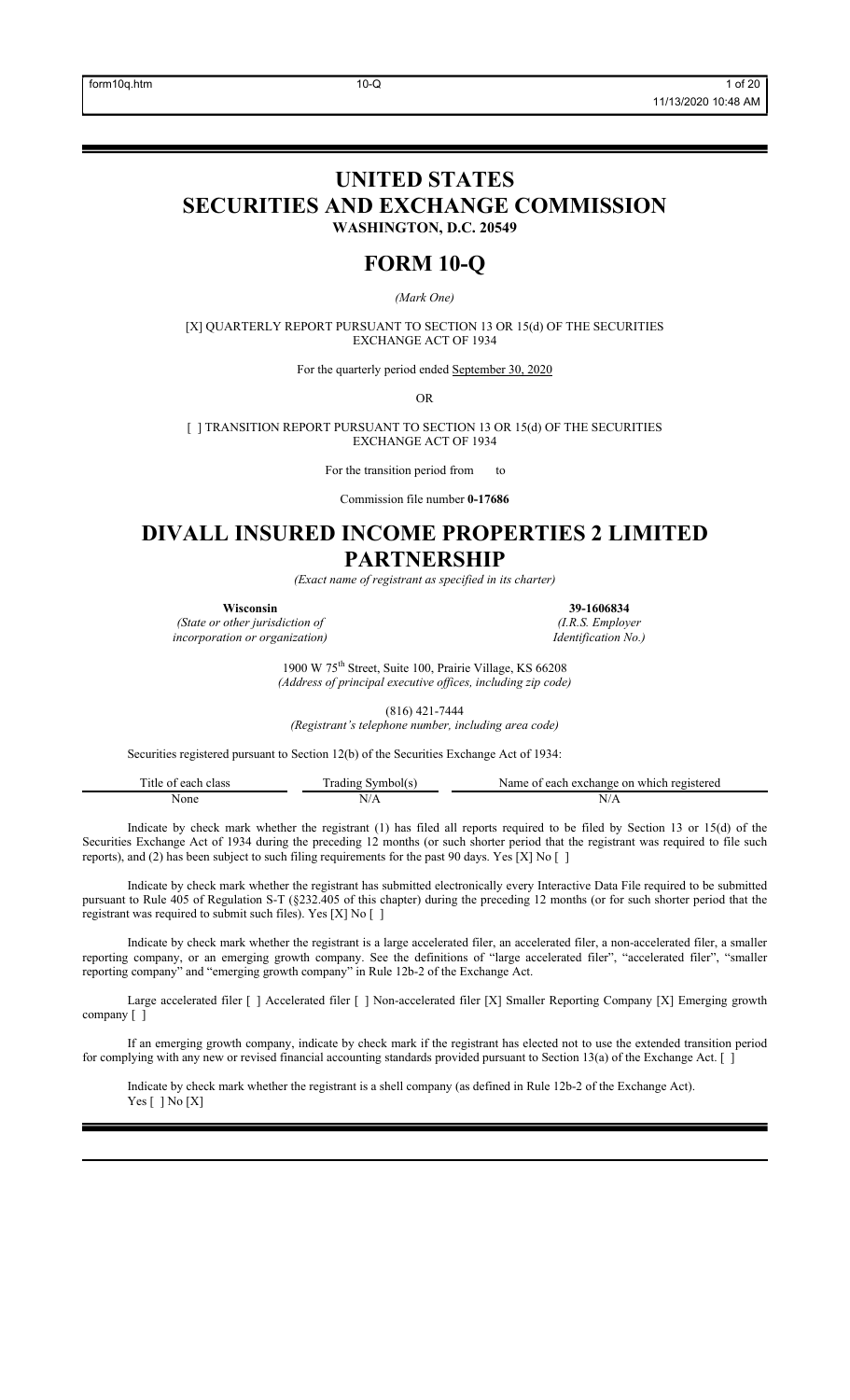## TABLE OF CONTENTS

#### DIVALL INSURED INCOME PROPERTIES 2 LIMITED PARTNERSHIP FORM 10-Q

|                                                                                               | Page |
|-----------------------------------------------------------------------------------------------|------|
| <b>PART I. Financial Information</b>                                                          |      |
| Item 1. Financial Statements (unaudited)                                                      | 3    |
| Item 2. Management's Discussion and Analysis of Financial Condition and Results of Operations | 14   |
| Item 3. Quantitative and Qualitative Disclosure About Market Risk                             | 18   |
| Item 4. Controls and Procedures                                                               | 18   |
| <b>PART II. Other Information</b>                                                             |      |
| Item 1. Legal Proceedings                                                                     | 19   |
| Item 1A. Risk Factors                                                                         | 19   |
| Item 2. Unregistered Sale of Equity Securities and Use of Proceeds                            | 19   |
| Item 3. Defaults Upon Senior Securities                                                       | 19   |
| Item 4. Mine Safety Disclosures                                                               | 19   |
| Item 5. Other Information                                                                     | 19   |
| Item 6. Exhibits                                                                              | 19   |
| Signatures                                                                                    | 20   |
| 2                                                                                             |      |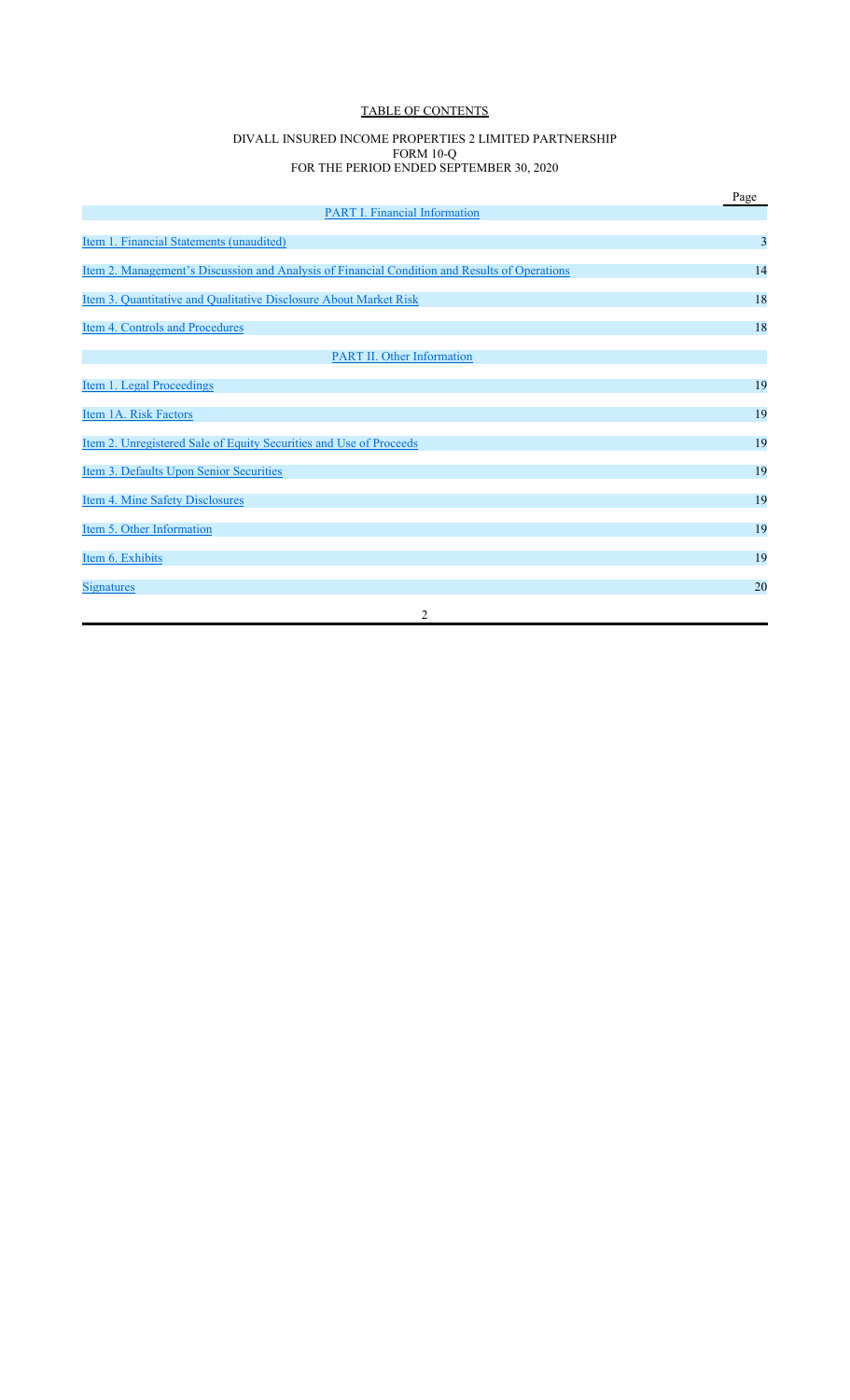#### **PART I - FINANCIAL INFORMATION Item 1. Financial Statements**

## **DIVALL INSURED INCOME PROPERTIES 2 LIMITED PARTNERSHIP**

## **CONDENSED BALANCE SHEETS**

### **SEPTEMBER 30, 2020 AND DECEMBER 31, 2019**

### **ASSETS**

|                                             |    | September 30, 2020<br>(unaudited) | December 31, 2019 |             |  |
|---------------------------------------------|----|-----------------------------------|-------------------|-------------|--|
| <b>INVESTMENT PROPERTIES: (Note 3)</b>      |    |                                   |                   |             |  |
| Land                                        | \$ | 2,794,122                         | \$                | 2,794,122   |  |
| <b>Buildings</b>                            |    | 4,017,412                         |                   | 4,017,412   |  |
| Accumulated depreciation                    |    | (3,974,207)                       |                   | (3,897,848) |  |
| Net investment properties                   |    | 2,837,327                         |                   | 2,913,686   |  |
| <b>OTHER ASSETS:</b>                        |    |                                   |                   |             |  |
| Cash                                        |    | 132,442                           |                   | 39,221      |  |
| Cash held in Indemnification Trust (Note 7) |    | 479,436                           |                   | 475,574     |  |
| Security deposits escrow                    |    | 64,372                            |                   | 69,464      |  |
| Rents and other receivables                 |    | 529,924                           |                   | 678,323     |  |
| Deferred tenant award proceeds escrow       |    | 25,935                            |                   | 42,343      |  |
| Prepaid insurance                           |    | 498                               |                   | 4,982       |  |
| Deferred charges, net                       |    | 178,112                           |                   | 198,809     |  |
| Total other assets                          |    | 1,410,719                         |                   | 1,508,716   |  |
| Total assets                                | S  | 4,248,046                         | \$                | 4,422,402   |  |

The accompanying notes to the financial statements are an integral part of these statements.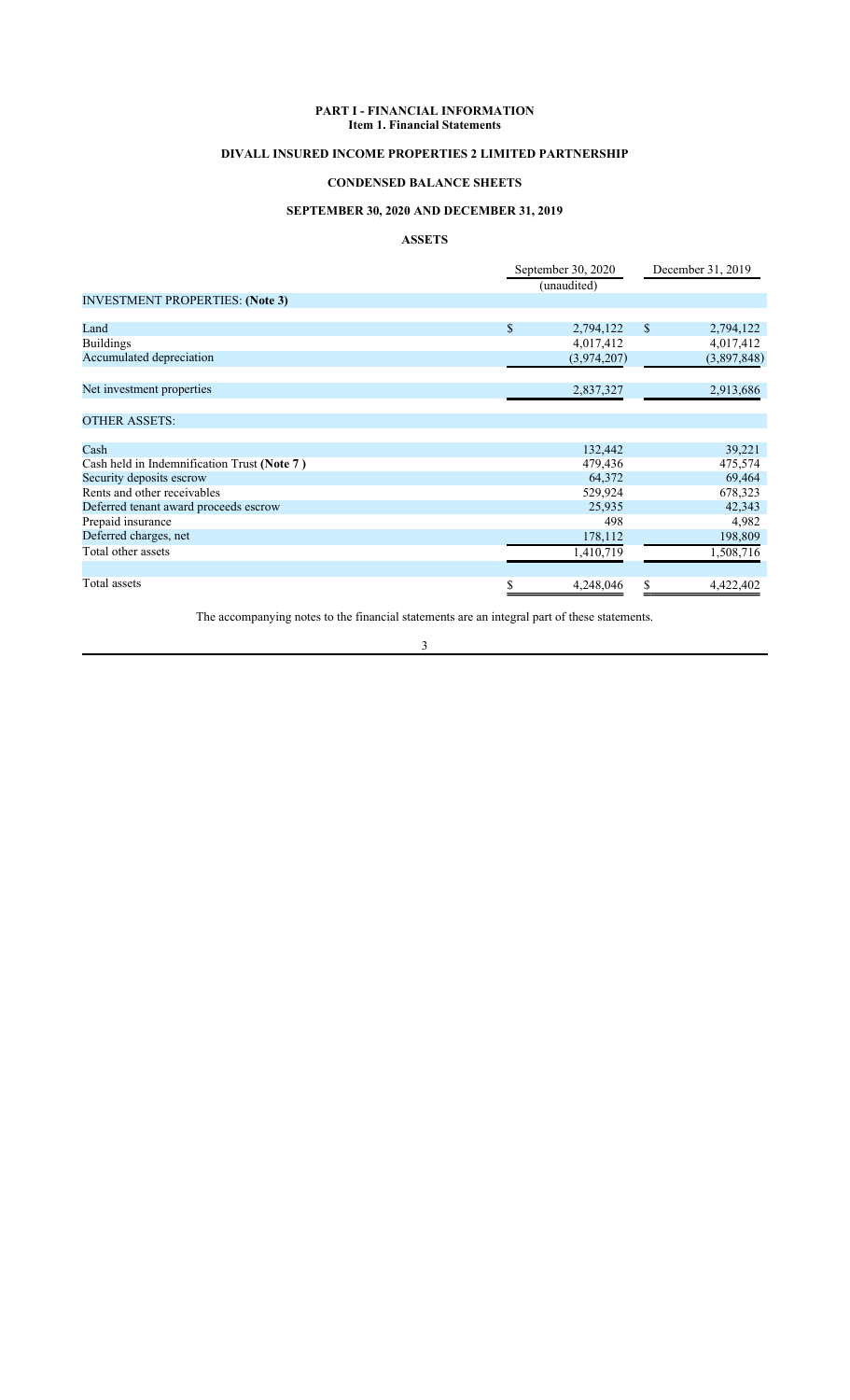#### **CONDENSED BALANCE SHEETS**

## **SEPTEMBER 30, 2020 AND DECEMBER 31, 2019**

## **LIABILITIES AND PARTNERS' CAPITAL**

|                                                                                                  | September 30, 2020<br>(unaudited) | December 31, 2019 |                |  |
|--------------------------------------------------------------------------------------------------|-----------------------------------|-------------------|----------------|--|
| <b>CURRENT LIABILITIES:</b>                                                                      |                                   |                   |                |  |
| Accounts payable and accrued expenses                                                            | \$<br>29,228                      | \$                | 30,301         |  |
| Due to General Partner (Note 5)                                                                  | 1,394                             |                   | 1,345          |  |
| Deferred rent                                                                                    | 23,596                            |                   | 23,596         |  |
| Unearned rental income                                                                           | 5,000                             |                   |                |  |
| Security deposits                                                                                | 64,340                            |                   | 69,340         |  |
| Total current liabilities                                                                        | 123,558                           |                   | 124,582        |  |
| <b>LONG TERM LIABILITIES:</b>                                                                    |                                   |                   |                |  |
| Deferred rent                                                                                    | 180                               |                   | 16,640         |  |
| Total long term liabilities                                                                      | 180                               |                   | 16,640         |  |
| CONTINGENCIES AND COMMITMENTS (Notes 6 and 7)                                                    |                                   |                   |                |  |
| PARTNERS' CAPITAL: (Notes 1 and 4)                                                               |                                   |                   |                |  |
| General Partner -                                                                                |                                   |                   |                |  |
| Cumulative net income (retained earnings)                                                        | 382,257                           |                   | 376,804        |  |
| Cumulative cash distributions                                                                    | (158, 226)                        |                   | (156, 045)     |  |
|                                                                                                  | 224,031                           |                   | 220,759        |  |
| Limited Partners (46,280.3 interests outstanding at September 30, 2020 and<br>December 31, 2019) |                                   |                   |                |  |
| Capital contributions                                                                            | 46,280,300                        |                   | 46,280,300     |  |
| <b>Offering Costs</b>                                                                            | (6,921,832)                       |                   | (6,921,832)    |  |
| Cumulative net income (retained earnings)                                                        | 44,209,306                        |                   | 43,669,450     |  |
| Cumulative cash distributions                                                                    | (78, 827, 268)                    |                   | (78, 127, 268) |  |
|                                                                                                  | 4,740,506                         |                   | 4,900,650      |  |
| Former General Partner -                                                                         |                                   |                   |                |  |
| Cumulative net income (retained earnings)                                                        | 707,513                           |                   | 707,513        |  |
| Cumulative cash distributions                                                                    | (1, 547, 742)                     |                   | (1, 547, 742)  |  |
|                                                                                                  | (840, 229)                        |                   | (840,229)      |  |
| Total partners' capital                                                                          | 4,124,308                         |                   | 4,281,180      |  |
| Total liabilities and partners' capital                                                          | \$<br>4,248,046                   | \$                | 4,422,402      |  |

The accompanying notes to the financial statements are an integral part of these statements.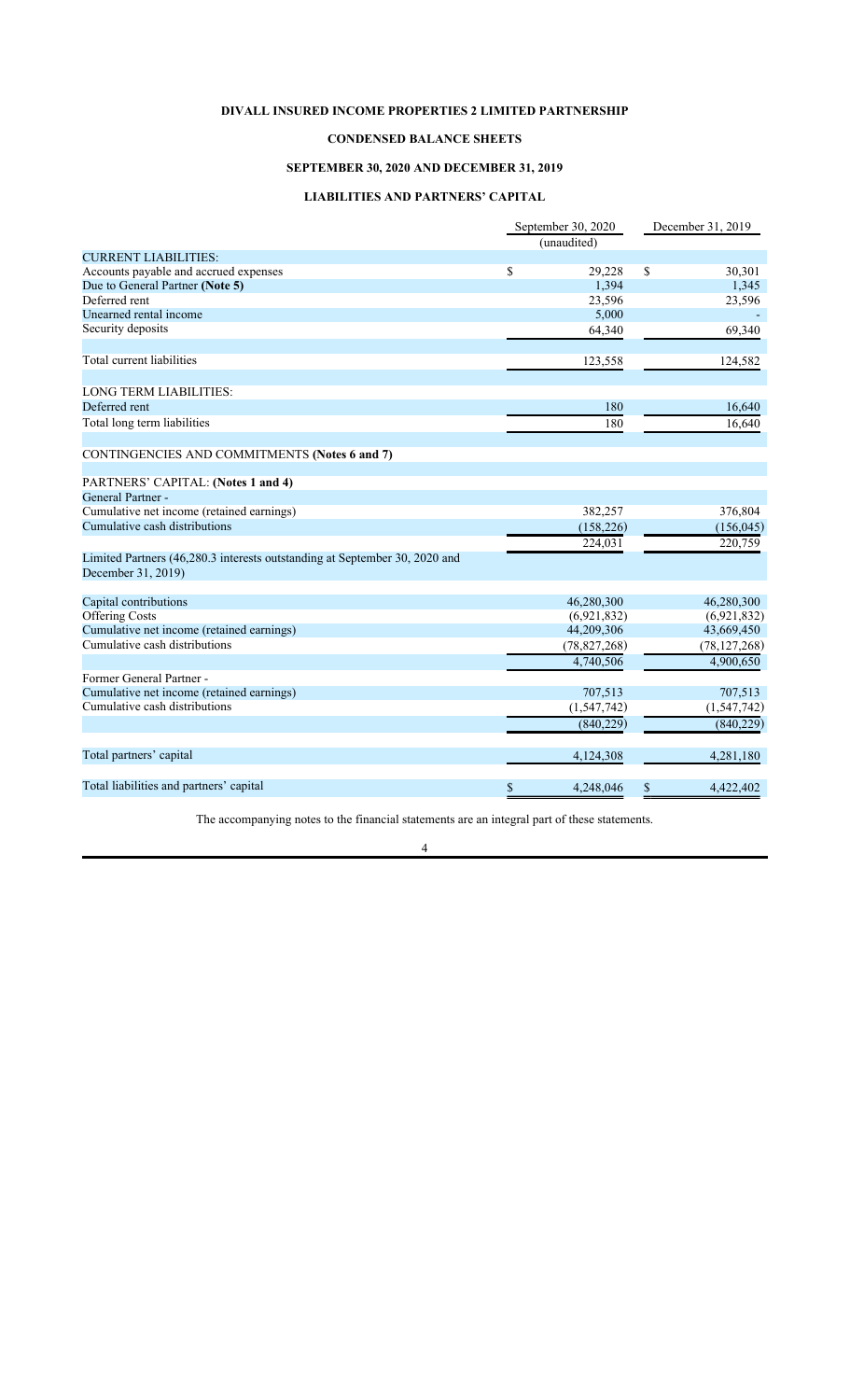## **CONDENSED STATEMENTS OF INCOME**

## **FOR THE THREE AND NINE MONTH PERIODS ENDED SEPTEMBER 30, 2020 AND 2019**

|                                                                 |    | Three months ended       |              |                          |              | Nine months ended     |                       |         |  |  |
|-----------------------------------------------------------------|----|--------------------------|--------------|--------------------------|--------------|-----------------------|-----------------------|---------|--|--|
|                                                                 |    | September<br>30, 2020    |              | September<br>30, 2019    |              | September<br>30, 2020 | September<br>30, 2019 |         |  |  |
|                                                                 |    | (unaudited)              |              | (unaudited)              |              | (unaudited)           | (unaudited)           |         |  |  |
| <b>OPERATING REVENUES:</b>                                      |    |                          |              |                          |              |                       |                       |         |  |  |
| Rental income (Note 3)                                          | \$ | 511,603                  | \$           | 460,103                  | \$           | 1,113,879             | \$                    | 985,775 |  |  |
| <b>TOTAL OPERATING REVENUES</b>                                 | \$ | 511,603                  | $\mathbb{S}$ | 460,103                  | $\mathbb{S}$ | 1,113,879             | \$                    | 985,775 |  |  |
| <b>EXPENSES:</b>                                                |    |                          |              |                          |              |                       |                       |         |  |  |
| Partnership management fees (Note 5)                            | \$ | 72,075                   | \$           | 70,794                   | $\mathbf S$  | 215,371               | \$                    | 211,258 |  |  |
| Insurance                                                       |    | 1.495                    |              | 1,466                    |              | 4,441                 |                       | 4,397   |  |  |
| General and administrative                                      |    | 16,899                   |              | 9,723                    |              | 64,375                |                       | 29,741  |  |  |
| Advisory Board fees and expenses                                |    | 1,750                    |              | 2,625                    |              | 5,250                 |                       | 6,500   |  |  |
| Professional services                                           |    | 48,204                   |              | 41,261                   |              | 186,169               |                       | 189,912 |  |  |
| Other property expenses                                         |    |                          |              |                          |              |                       |                       | (89)    |  |  |
| Depreciation                                                    |    | 15,795                   |              | 30,282                   |              | 76,360                |                       | 90,847  |  |  |
| Amortization                                                    |    | 6,899                    |              | 6,899                    |              | 20,697                |                       | 19,524  |  |  |
| <b>TOTAL OPERATING EXPENSES</b>                                 |    | 163,117                  | \$.          | 163,050                  | S.           | 572,663               | \$                    | 552,090 |  |  |
| <b>OTHER INCOME</b>                                             |    |                          |              |                          |              |                       |                       |         |  |  |
| Other miscellaneous income                                      |    | $\overline{\phantom{a}}$ |              | $\overline{\phantom{0}}$ |              |                       |                       | 5,000   |  |  |
| Other interest income                                           |    | $\overline{52}$          |              | 5,633                    |              | 4,093                 |                       | 11,290  |  |  |
| <b>TOTAL OTHER INCOME</b>                                       | S. | $\overline{52}$          | $\mathbb{S}$ | 5,633                    | $\mathbb{S}$ | 4,093                 | \$                    | 16,290  |  |  |
|                                                                 |    |                          |              |                          |              |                       |                       |         |  |  |
| <b>NET INCOME</b>                                               | \$ | 348,538                  | \$           | 302,686                  | $\mathbb{S}$ | 545,309               | \$                    | 449,975 |  |  |
| NET INCOME ALLOCATED- GENERAL                                   |    |                          |              |                          |              |                       |                       |         |  |  |
| <b>PARTNER</b>                                                  | \$ | 3,485                    | \$           | 3,027                    | \$           | 5,453                 | \$                    | 4,500   |  |  |
| NET INCOME ALLOCATED- LIMITED                                   |    |                          |              |                          |              |                       |                       |         |  |  |
| <b>PARTNERS</b>                                                 | \$ | 345,053                  | $\mathbf S$  | 299,659                  | \$           | 539,856               | \$                    | 445,475 |  |  |
|                                                                 |    |                          |              |                          |              |                       |                       |         |  |  |
| Based on 46,280.3 interests outstanding: (Basic<br>and diluted) |    |                          |              |                          |              |                       |                       |         |  |  |
| NET INCOME PER LIMITED PARTNERSHIP                              |    |                          |              |                          |              |                       |                       |         |  |  |
| <b>INTEREST</b>                                                 | \$ | 7.46                     |              | 6.47                     | \$           | 11.66                 | \$                    | 9.63    |  |  |

The accompanying notes to the financial statements are an integral part of these statements.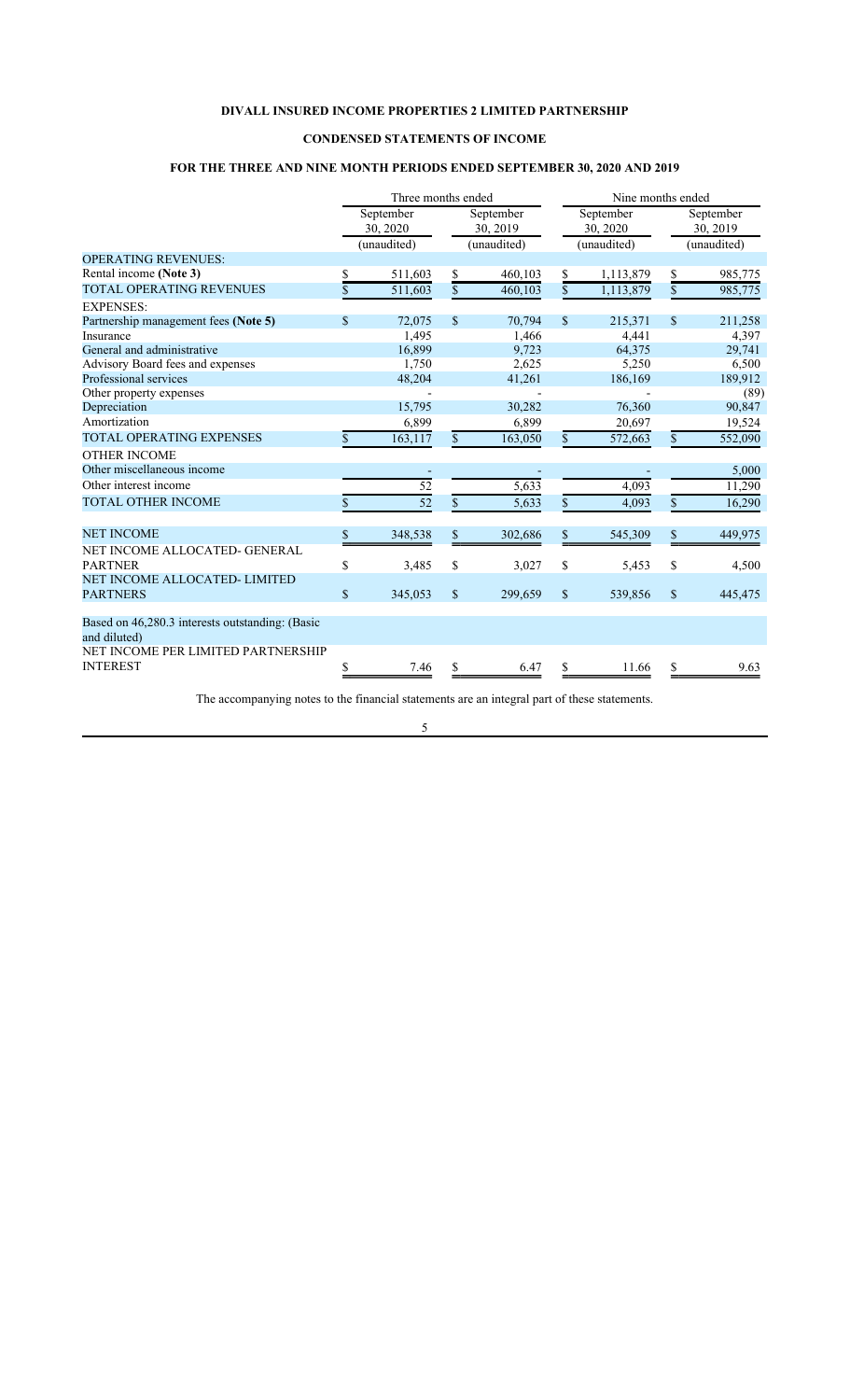## **CONDENSED STATEMENTS OF CASH FLOWS**

## **FOR THE NINE MONTH PERIODS ENDED SEPTEMBER 30, 2020 AND 2019**

|                                                                            | Nine Months Ended |                    |    |                    |  |
|----------------------------------------------------------------------------|-------------------|--------------------|----|--------------------|--|
|                                                                            |                   | September 30, 2020 |    | September 30, 2019 |  |
|                                                                            |                   | (unaudited)        |    | (unaudited)        |  |
| <b>CASH FLOWS FROM OPERATING ACTIVITIES:</b>                               |                   |                    |    |                    |  |
| Net income from continuing operations                                      | \$                | 545,309            | \$ | 449,975            |  |
| Adjustments to reconcile net income to net cash from operating activities: |                   |                    |    |                    |  |
| Depreciation and amortization                                              |                   | 97,056             |    | 110,371            |  |
| Changes in operating assets and liabilities                                |                   |                    |    |                    |  |
| Decrease in rents and other receivables                                    |                   | 169,847            |    | 184,868            |  |
| Increase in long-term rent receivable                                      |                   | (21, 448)          |    | (22,015)           |  |
| Decrease in security deposit escrow                                        |                   | 5,092              |    | 5,244              |  |
| Decrease in utility deposit                                                |                   |                    |    | 6,530              |  |
| Decrease in deferred rent award escrow                                     |                   | (52)               |    | (204)              |  |
| Decrease in prepaid insurance                                              |                   | 4,484              |    | 4,644              |  |
| Decrease in accounts payable and accrued expenses                          |                   | (1,073)            |    | (14,988)           |  |
| Increase in unearned rental income                                         |                   | 5,000              |    |                    |  |
| Payment of leasing commission                                              |                   |                    |    | (38, 716)          |  |
| Security deposit refund                                                    |                   | (5,000)            |    | (5,000)            |  |
| Increase in due to General Partner                                         |                   | 49                 |    | 213                |  |
| Net cash from operating activities                                         |                   | 799,264            |    | 680,922            |  |
| CASH FLOWS USED IN INVESTING ACTIVITIES:                                   |                   |                    |    |                    |  |
| Interest applied to Indemnification Trust account                          |                   | (3,862)            |    | (10, 864)          |  |
| Net cash used in investing activities                                      |                   | (3,862)            |    | (10, 864)          |  |
| CASH FLOWS USED IN FINANCING ACTIVITIES:                                   |                   |                    |    |                    |  |
| Cash distributions to Limited Partners                                     |                   | (700,000)          |    | (700,000)          |  |
| Cash distributions to General Partner                                      |                   | (2,181)            |    | (1,800)            |  |
| Net cash used in financing activities                                      |                   | (702, 181)         |    | (701, 800)         |  |
| NET INCREASE (DECREASE) IN CASH                                            |                   | 93,221             |    | (31, 742)          |  |
| <b>CASH AT BEGINNING OF PERIOD</b>                                         |                   | 39,221             |    | 99,360             |  |
| CASH AT END OF PERIOD                                                      |                   |                    |    |                    |  |
|                                                                            | \$                | 132,442            | \$ | 67,618             |  |

The accompanying notes to the financial statements are an integral part of these statements.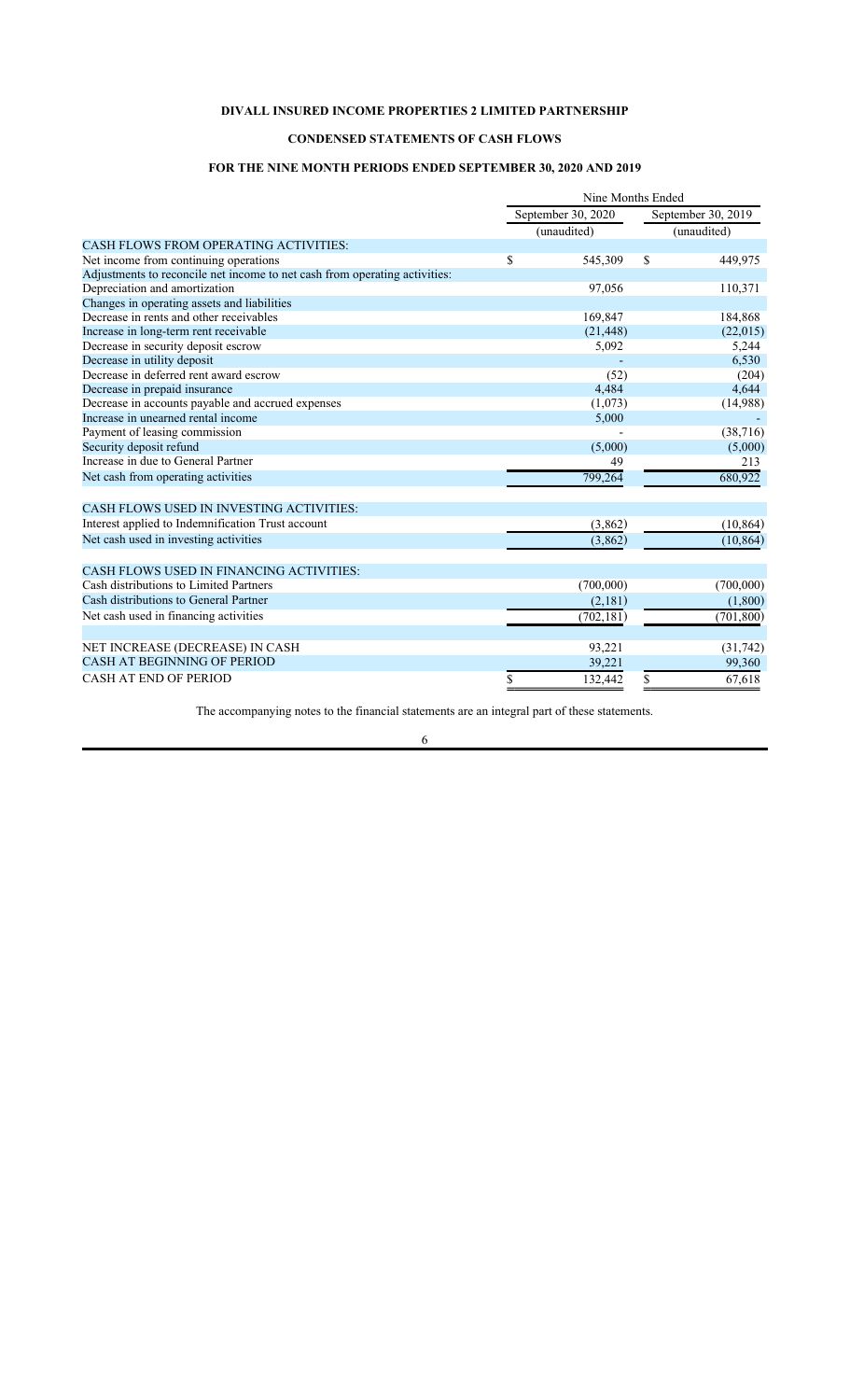## **CONDENSED STATEMENTS OF PARTNER'S CAPITAL (unaudited)**

## **FOR THE THREE AND NINE MONTH PERIODS ENDED SEPTEMBER 30, 2020 AND 2019**

|                                                                                                 |                             |    | <b>General Partner</b>                     |               | <b>Limited Partners</b> |                                                          |                             |                                    |    |              |             |                               |
|-------------------------------------------------------------------------------------------------|-----------------------------|----|--------------------------------------------|---------------|-------------------------|----------------------------------------------------------|-----------------------------|------------------------------------|----|--------------|-------------|-------------------------------|
| <b>BALANCE AT DECEMBER</b>                                                                      | Cumulative<br>Net<br>Income |    | Cumulative<br>Cash<br><b>Distributions</b> | Total         |                         | Capital<br>Contributions,<br>Net of<br>Offering<br>Costs | Cumulative<br>Net<br>Income | Cumulative<br>Cash<br>Distribution |    | Reallocation | Total       | Total<br>Partners'<br>Capital |
| 31, 2019                                                                                        | \$ 376,804                  | \$ | (156, 045)                                 | \$<br>220,759 |                         | \$ 39,358,468                                            | \$43,669,450                | \$(78,127,268)                     | S  | (840, 229)   | \$4,060,421 | \$4,281,180                   |
| <b>Q1 Net Loss</b>                                                                              | (289)                       |    |                                            | (289)         |                         |                                                          | (28, 637)                   |                                    |    |              | (28, 637)   | (28, 926)                     |
| Cash Distributions (\$12.96 per<br>limited partnership interest)<br><b>BALANCE AT MARCH 31.</b> |                             |    |                                            |               |                         |                                                          |                             | (600,000)                          |    |              | (600,000)   | (600,000)                     |
| 2020                                                                                            | \$<br>376,515               | \$ | (156, 045)                                 | \$<br>220,470 |                         | \$39,358,468                                             | \$43,640,813                | \$(78,727,268)                     | \$ | (840, 229)   | \$3,431,784 | \$3,652,254                   |
| Q2 Net Income                                                                                   | 2,257                       |    |                                            | 2,257         |                         |                                                          | 223,440                     |                                    |    |              | 223,440     | 225,697                       |
| <b>Cash Distributions</b>                                                                       |                             |    | (787)                                      | (787)         |                         |                                                          |                             |                                    |    |              |             | (787)                         |
| <b>BALANCE AT JUNE 30, 2020</b>                                                                 | \$<br>378,772               | \$ | (156, 832)                                 | \$<br>221,940 |                         | \$39,358,468                                             | \$43,864,253                | \$(78,727,268)                     | S  | (840, 229)   | \$3,655,224 | \$3,877,164                   |
| <b>Q3</b> Net Income                                                                            | 3,485                       |    |                                            | 3,485         |                         |                                                          | 345,053                     |                                    |    |              | 345,053     | 348,538                       |
| Cash Distributions (\$2.16 per<br>limited partnership interest)                                 |                             |    | (1, 394)                                   | (1, 394)      |                         |                                                          |                             | (100,000)                          |    |              | (100,000)   | (101, 394)                    |
| <b>BALANCE AT SEPTEMBER</b><br>30, 2020                                                         | 382,257<br>\$               | \$ | (158,226)                                  | 224,031       | \$                      | 39,358,468                                               | \$44,209,306                | \$(78,827,268)                     | \$ | (840, 229)   | \$3,900,277 | \$4,124,308                   |
| <b>BALANCE AT DECEMBER</b><br>31, 2018                                                          | \$ 368,941                  |    | (152,900)                                  | 216,041       |                         | 39,358,468                                               | 42,891,026                  | (77, 327, 268)                     |    | (840, 229)   | \$4,081,997 | \$4,298,038                   |
| Q1 Net Loss                                                                                     | (25)                        |    |                                            | (25)          |                         |                                                          | (2, 432)                    |                                    |    |              | (2, 432)    | (2, 457)                      |
| Cash Distributions (\$10.80 per<br>limited partnership interest)                                |                             |    |                                            |               |                         |                                                          |                             | (500,000)                          |    |              | (500,000)   | (500,000)                     |
| <b>BALANCE AT MARCH 31,</b><br>2019                                                             | \$<br>368,916               |    | (152,900)                                  | 216,016       |                         | 39,358,468                                               | 42,888,594                  | (77,827,268)                       |    | (840, 229)   | \$3,579,565 | \$3,795,581                   |
| Q2 Net Income                                                                                   | 1,498                       |    |                                            | 1,498         |                         |                                                          | 148,249                     |                                    |    |              | 148,249     | 149,747                       |
| Cash Distributions (\$2.16 per<br>limited partnership interest)                                 |                             |    | (589)                                      | (589)         |                         |                                                          |                             | (100,000)                          |    |              | (100,000)   | (100, 589)                    |
| BALANCE AT JUNE 30, 2019                                                                        | \$.<br>370,414              | S  | (153, 489)                                 | 216,925       |                         | \$39,358,468                                             | \$43,036,843                | \$(77,927,268)                     |    | (840, 229)   | \$3,627,814 | \$3,844,739                   |
| Q3 Net Income                                                                                   | 3,027                       |    |                                            | 3,027         |                         |                                                          | 299.658                     |                                    |    |              | 299,658     | 302,685                       |
| Cash Distributions (\$2.16 per<br>limited partnership interest)<br><b>BALANCE AT SEPTEMBER</b>  |                             |    | (1,211)                                    | (1,211)       |                         |                                                          |                             | (100,000)                          |    |              | (100,000)   | (101, 211)                    |
| 30, 2019                                                                                        | 373,441<br>\$               |    | (154,700)                                  | \$<br>218,741 | \$                      | 39,358,468                                               | \$43,336,501                | \$(78,027,268)                     |    | (840, 229)   | \$3,827,472 | \$4,046,213                   |

The accompanying notes to the financial statements are an integral part of these statements.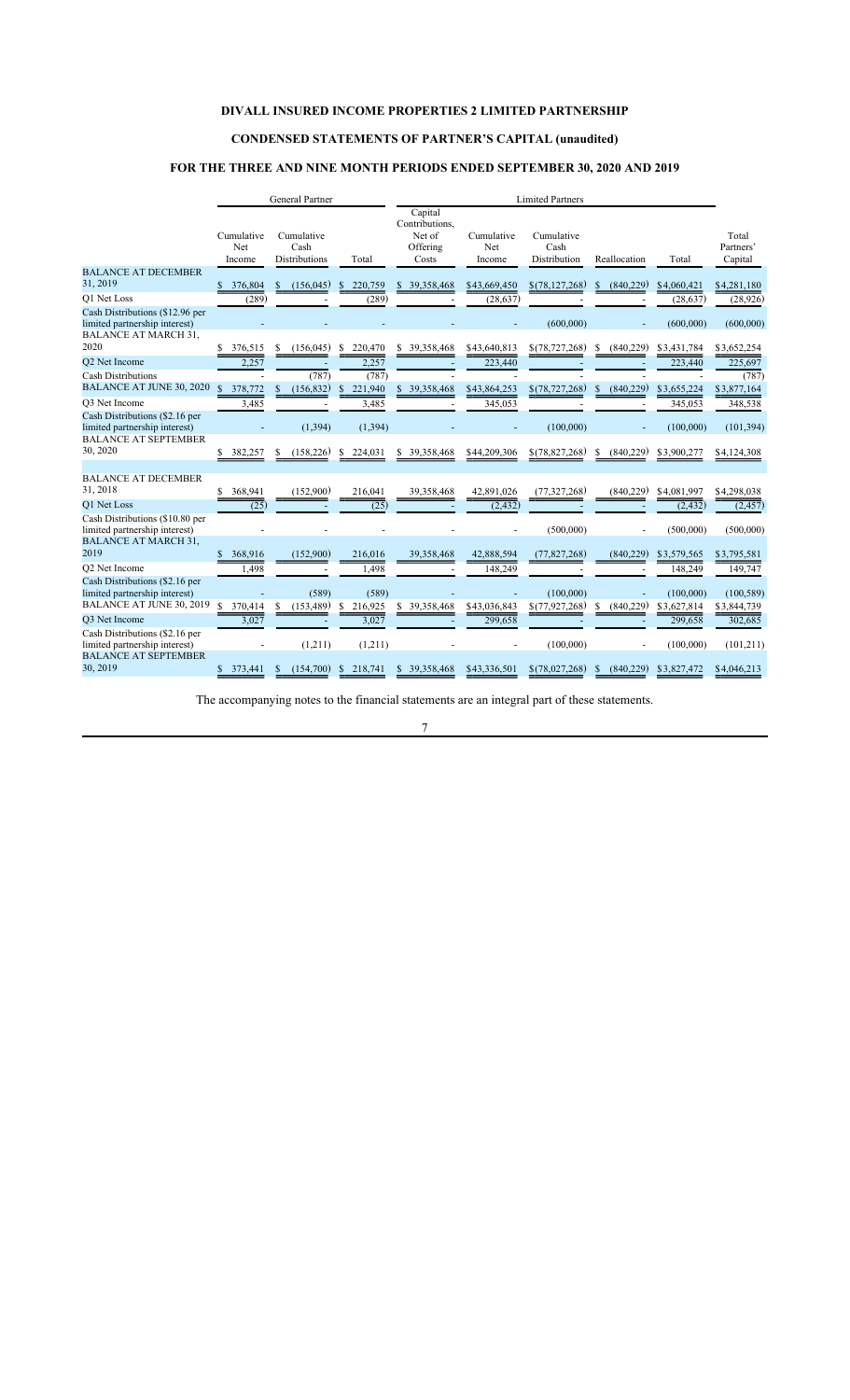#### **NOTES TO UNAUDITED CONDENSED FINANCIAL STATEMENTS**

The condensed statements included herein have been prepared by the registrant, without audit, pursuant to the rules and regulations of the Securities and Exchange Commission, and reflect all adjustments which are, in the opinion of management, necessary to a fair statement of the results of operations for the interim period, on a basis consistent with the annual audited statements. The adjustments made to these condensed statements consist only of normal recurring adjustments. Certain information, accounting policies, and footnote disclosures normally included in financial statements prepared in accordance with United States Generally Accepted Accounting Principles (US GAAP) have been condensed or omitted pursuant to such rules and regulations, although the registrant believes that the disclosures are adequate to make the information presented not misleading. It is suggested that these condensed financial statements be read in conjunction with the financial statements and the summary of significant accounting policies and notes thereto included in the registrant's latest annual report on Form 10-K.

#### **1. ORGANIZATION:**

DiVall Insured Income Properties 2, LP (the "Partnership") was formed on November 20, 1987, pursuant to the Uniform Limited Partnership Act of the State of Wisconsin. The initial capital, contributed during 1987, consisted of \$300, representing aggregate capital contributions of \$200 by the former general partners and \$100 by the initial limited partner. A subsequent offering of limited partnership interests closed on February 22, 1990, with 46,280.3 limited partnership interests having been sold in that offering, resulting in total proceeds to the Partnership, net of underwriting compensation and other offering costs, of \$39,358,468.

The Partnership is currently engaged in the business of owning and operating its investment portfolio of commercial real estate properties (each a "Property", and collectively, the "Properties"). The Properties are leased on a triple net basis primarily to, and operated by, franchisors or franchisees of national, regional, and local retail chains under primarily long-term leases. The lessees are operators of fast food, family style, and casual/theme restaurants. As of September 30, 2020, the Partnership owned ten Properties, which are located in a total of three states.

The Limited Partnership Agreement, as amended from time to time (collectively, the "Partnership Agreement"), stipulates that the Partnership is scheduled to be dissolved on November 30, 2020, or earlier upon the prior occurrence of any of the following events: (a) the disposition of all its Properties; (b) the written determination by the General Partner, that the Partnership's assets may constitute "plan assets" for purposes of ERISA; (c) the agreement of limited partners owning a majority of the outstanding limited partner interests to dissolve the Partnership; or (d) the dissolution, bankruptcy, death, withdrawal, or incapacity of the last remaining General Partner, unless an additional General Partner is elected by a majority of the limited partners. During the second and third quarters of the nine odd numbered years from 2001 through 2017, consent solicitations were circulated to the Partnership's limited partners which, if approved by the limited partners, would have authorized the General Partner to initiate the potential sale of all of the Properties and the dissolution of the Partnership (each a "Consent"). Limited partners owning a majority of the outstanding limited partnership interests did not vote in favor of any of the Consents. Therefore, the Partnership continues to operate as a going concern.

On May 18, 2018, the Partnership concluded a special consent solicitation process in which it solicited affirmative consents from the limited partners to authorize the General Partner to sell all or substantially all of the Partnership's properties, and to subsequently liquidate and dissolve the Partnership upon completion of the sale (collectively, the "Transaction"). The Transaction was approved by written consent of the holders of a majority of the outstanding limited partnership interests. On July 24, 2018, the Partnership mailed to interested parties a confidentiality agreement and a letter that included procedures, terms and conditions (the "Procedures") for a sealed bid sale for the potential sale of the Properties. Under the Procedures communicated to all prospective bidders, the deadline for submitting bids complying with the Procedures was September 28, 2018 (the "Bid Deadline"). On October 2, 2018, the General Partner determined that no bid response received by the Bid Deadline satisfied the terms and conditions of the Procedures. Accordingly, the General Partner determined it was in the best interests of the Partnership to suspend its efforts with respect to consummating the Transaction, and the sealed bid process was terminated due to failure to receive a compliant bid.

During the third quarter of 2020, the Partnership initiated a consent solicitation to the Partnership's limited partners, and each proposal submitted was approved by the requisite limited partners. Among the proposals approved was an amendment to the Partnership Agreement that will extend the term of the Partnership for up to an additional three years to November 30, 2023(See Note 10, Subsequent Events).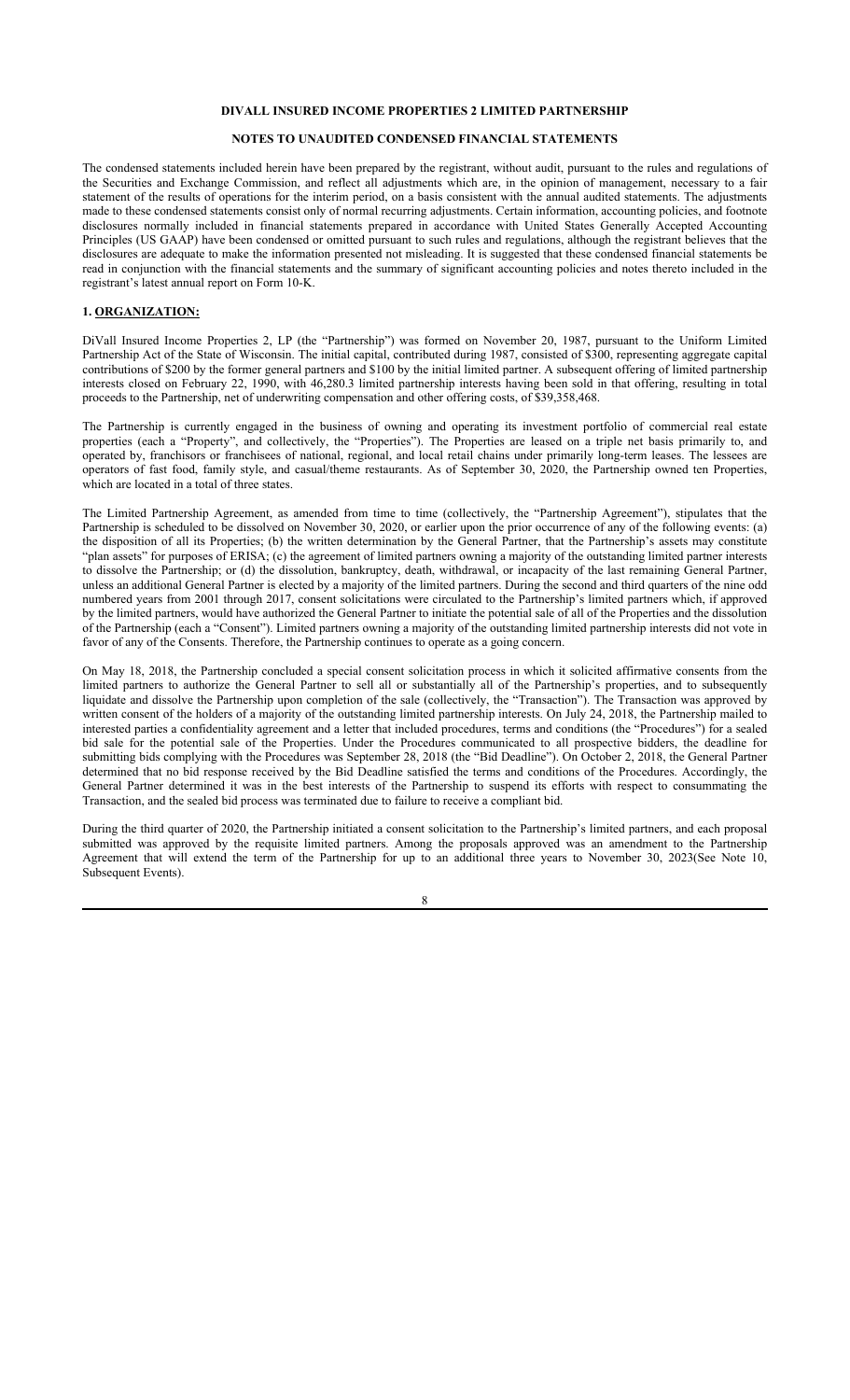#### **NOTES TO UNAUDITED CONDENSED FINANCIAL STATEMENTS**

#### **2. RECENTLY ISSUED ACCOUNTING PRINCIPLES:**

Changes to US GAAP are established by the FASB in the form of ASU's to the FASB's Accounting Standards Codification. The Partnership considers the applicability and impact of all ASU's. The FASB has not recently issued any ASU's that the Partnership expect to be applicable and have a material impact on its financial statements.

#### **3. INVESTMENT PROPERTIES:**

The total cost of the Properties includes the original purchase price plus acquisition fees and other capitalized costs paid to an affiliate of the former general partners of the Partnership.

As of September 30, 2020, the Partnership owned 10 Properties, nine of which contained fully constructed fast-food/casual dining restaurant facilities. The following are operated by tenants at the aforementioned nine Properties: eight separate Wendy's restaurants, and an Applebee's restaurant. The tenant for the Property operated as an Applebee's restaurant has been in Chapter 11 bankruptcy since May 2018 and, in January 2019, this tenant filed with the court to continue with the Partnership's lease without modification. As of September 30, 2018, the Martinez, GA Property was leased by Brakes4Less of Columbia, Inc. Per the terms of the First Amendment to the Brakes4Less lease dated January 15, 2019, the first 12 months' rent was abated. The 10 Properties are located in a total of three states.

On April 23, 2020, the Partnership executed three Amended and Restated Restaurant Absolutely Net Leases to the Original Leases dated January 30, 1989, by and between the Partnership and Wendgusta LLC ("Tenant", as successor in interest to Wensouth Corporation) with the intent that these Leases will amend, restate and replace the Original Leases. Effective January 1, 2021, for the restaurant property located at 1901 Whiskey Road, Aiken, South Carolina, per the terms of the Amendment, the Tenant will pay \$210,632 annually in rent, in addition to 7% of sales over an annual breakpoint of \$2,632,900 over the term of the lease extension (January 1, 2021 to December 31, 2040). Effective January 1, 2021, for the restaurant property located at 1004 Richland Ave, Aiken, South Carolina, per the terms of the Amendment, the Tenant will pay \$167,500 annually in rent, in addition to 7% of sales over an annual breakpoint of \$2,093,750 over the term of the lease extension (January 1, 2021 to December 31, 2040). Effective January 1, 2021, for the restaurant property located at 3013 Peach Orchard Road, Augusta, Georgia per the terms of the Amendment, the Tenant will pay \$188,000 annually in rent, in addition to 7% of sales over an annual breakpoint of \$2,350,000 over the term of the lease extension (January 1, 2021 to December 31, 2040).

On April 28, 2020, the Partnership executed a Third Amendment to Lease with RMH Franchise Corporation in response to changed circumstances arising from the COVID-19 pandemic. The term of the amendment was April 1, 2020 through June 30, 2020 and during that time suspended the amount and timing of the payment of the monthly base rent, as defined in the Lease. The revised monthly base rent for the months of April and May 2020 was equal to six percent of the monthly gross sales. The revised monthly base rent for the month of June 2020 was a fixed amount of \$5,750. Full monthly base rent resumed July 1, 2020.

On July 21, 2020, the Partnership executed two Amended and Restated Restaurant Absolutely Net Leases to the Original Leases dated January 30, 1989, by and between the Partnership and WendCharles I, LLC ("Tenant", as successor in interest to Wensouth Corporation) with the intent that these Leases will amend, restate and replace the Original Leases. Effective January 1, 2021, for the restaurant property located at 361 Highway 17 Bypass, Mt. Pleasant, South Carolina, per the terms of the Amendment, the Tenant will pay \$146,520 annually in rent, in addition to 7% of sales over an annual breakpoint of \$1,831,500 over the term of the lease extension (January 1, 2021 to December 31, 2040). Effective January 1, 2021, for the restaurant property located at 343 Folly Road, Charleston, South Carolina, per the terms of the Amendment, the Tenant will pay \$136,000 annually in rent, in addition to 7% of sales over an annual breakpoint of \$1,700,000 over the term of the lease extension (January 1, 2021 to December 31, 2040).

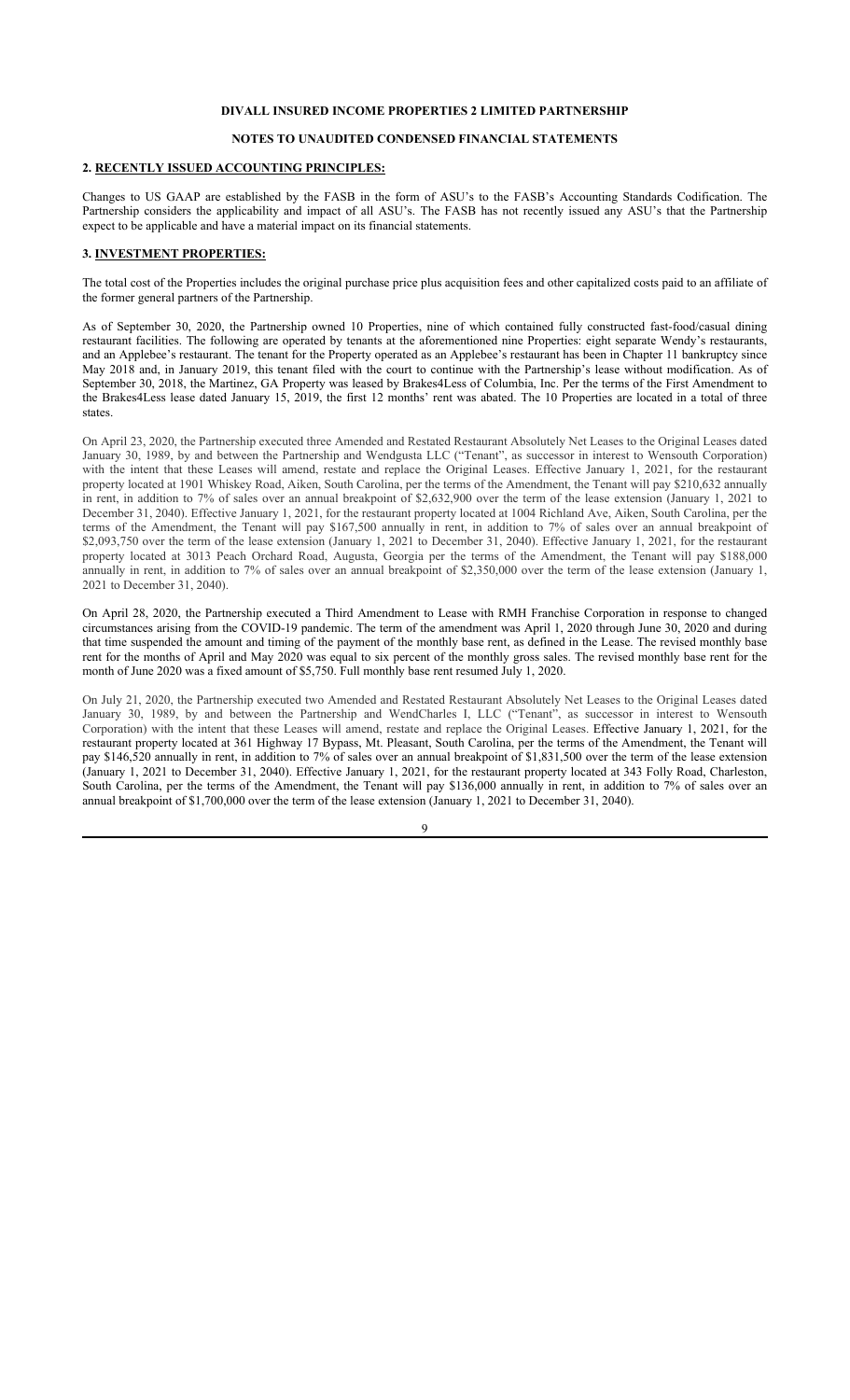#### **NOTES TO UNAUDITED CONDENSED FINANCIAL STATEMENTS**

On July 21, 2020, the Partnership executed an Amended and Restated Restaurant Absolutely Net Lease (the "Amendment") to the Original Lease dated December 20, 1988, by and between the Partnership and Wendcharles II, LLC ("Tenant", as successor in interest to Wensouth Corporation) with the intent that this Lease will amend, restate and replace the Original Lease. Effective January 1, 2021, for the restaurant property located at 1721 Sam Rittenberg, Charleston, South Carolina, per the terms of the Amendment, the Tenant will pay \$166,848 annually in rent, in addition to 7% of sales over an annual breakpoint of \$2,085,600 over the term of the lease extension (January 1, 2021 to December 31, 2040).

#### **4. PARTNERSHIP AGREEMENT:**

The Partnership Agreement was amended, effective as of November 9, 2009, to extend the term of the Partnership to November 30, 2020, or until dissolution prior thereto pursuant to the consent of limited partners owning a majority of the outstanding limited partnership interests. In October 2020 the limited partners approved an amendment to the Partnership Agreement that extends the term of the Partnership for up to an additional three years through November 30, 2023.

Under the terms of the Partnership Agreement, as amended, net profits or losses from operations are allocated 99% to the limited partners and 1% to the current General Partner. The November 9, 2009 amendment also provided for distributions from Net Cash Receipts, as defined, to be made 99% to limited partners and 1% to The Provo Group, Inc. ("TPG", or the "General Partner"), the current General Partner, provided that quarterly distributions are cumulative and are not to be made to the current General Partner unless and until each limited partner has received a distribution from Net Cash Receipts in an amount equal to 10% per annum, cumulative simple return on his, her or its Adjusted Original Capital, as defined, from the Return Calculation Date, as defined, except to the extent needed by the General Partner to pay its federal and state income taxes on the income allocated to it attributable to such year.

The provisions regarding distribution of Net Proceeds, as defined, provide that Net Proceeds are to be distributed as follows: (a) to the limited partners, an amount equal to 100% of their Adjusted Original Capital; (b) then, to the limited partners, an amount necessary to provide each limited partner a liquidation preference equal to a 13.5% per annum, cumulative simple return on Adjusted Original Capital from the Return Calculation Date including in the calculation of such return on all prior distributions of Net Cash Receipts and any prior distributions of Net Proceeds under this clause, except to the extent needed by the General Partner to pay its federal and state income tax on the income allocated to it attributable to such year; and (c) then, to limited partners, 99%, and to the General Partner, 1%, of remaining Net Proceeds available for distribution.

#### **5. TRANSACTIONS WITH GENERAL PARTNER AND ITS AFFILIATES:**

Pursuant to the terms of the Permanent Manager Agreement ("PMA") executed in 1993 and renewed for an additional two-year term as of January 1, 2019, the General Partner receives a base fee (the "Base Fee") for managing the Partnership equal to four percent of gross receipts, subject initially to a minimum annual Base Fee. The PMA also provides that the Partnership is responsible for reimbursement of the General Partner for office rent and related office overhead ("Expenses") up to an initial annual maximum of \$13,250. Both the Base Fee and Expenses reimbursement are subject to annual Consumer Price Index based adjustments. Effective March 1, 2020, the minimum annual Base Fee and the maximum Expenses reimbursement increased by 1.81% from the prior year, which represents the allowable annual Consumer Price Index adjustment per the PMA. Therefore, as of March 1, 2020, the minimum annual Base Fee paid by the Partnership was raised to \$288,300 and the maximum annual Expenses reimbursement was increased to \$23,256.

For purposes of computing the four percent overall fee paid to the General Partner, gross receipts include amounts recovered in connection with the misappropriation of assets by the former general partners and their affiliates. The fee received by the General Partner from the Partnership on any amounts recovered reduce the four percent minimum fee by that same amount.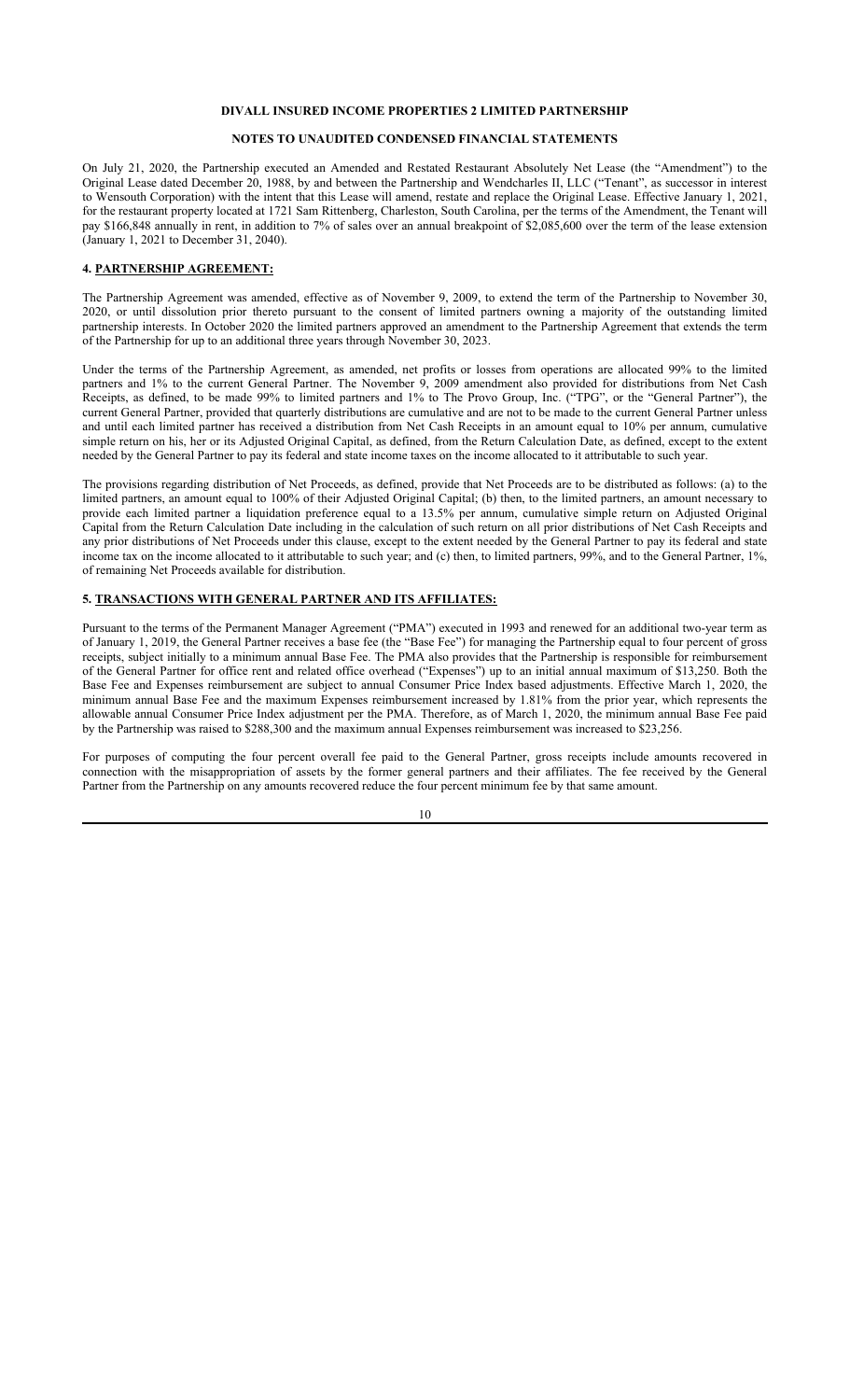#### **NOTES TO UNAUDITED CONDENSED FINANCIAL STATEMENTS**

Amounts paid and/or accrued to the General Partner and its affiliates for the three- and nine-month periods ended September 30, 2020 and 2019 are as follows:

|                                          | Incurred for the<br>Three Months<br>Ended<br>September 30,<br>2020<br>(unaudited) | Incurred for the<br>Three Months<br>Ended<br>September 30,<br>2019<br>(unaudited) |        | Incurred for<br>the Nine Months<br>Ended<br>September 30,<br>2020<br>(unaudited) |         | Incurred for<br>the Nine Months<br>Ended<br>September 30,<br>2019<br>(unaudited) |         |
|------------------------------------------|-----------------------------------------------------------------------------------|-----------------------------------------------------------------------------------|--------|----------------------------------------------------------------------------------|---------|----------------------------------------------------------------------------------|---------|
| <b>General Partner</b>                   |                                                                                   |                                                                                   |        |                                                                                  |         |                                                                                  |         |
| Management fees                          | \$<br>72,075                                                                      | S                                                                                 | 70,794 | \$                                                                               | 215,371 | S                                                                                | 211,258 |
| Overhead allowance                       | 5,814                                                                             |                                                                                   | 5,712  |                                                                                  | 17,374  |                                                                                  | 17,046  |
| Leasing commissions                      | -                                                                                 |                                                                                   |        |                                                                                  |         |                                                                                  | 12,906  |
| Reimbursement for out-of-pocket expenses |                                                                                   |                                                                                   |        |                                                                                  | 2,500   |                                                                                  | 2,500   |
| Cash distribution                        | 1,394                                                                             |                                                                                   | 1,211  |                                                                                  | 2,181   |                                                                                  | 1,800   |
|                                          | 79.283                                                                            | \$.                                                                               | 77,717 | \$.                                                                              | 237,426 |                                                                                  | 245,510 |

At September 30, 2020 and December 31, 2019, \$1,394 and \$1,345, respectively, was payable to the General Partner.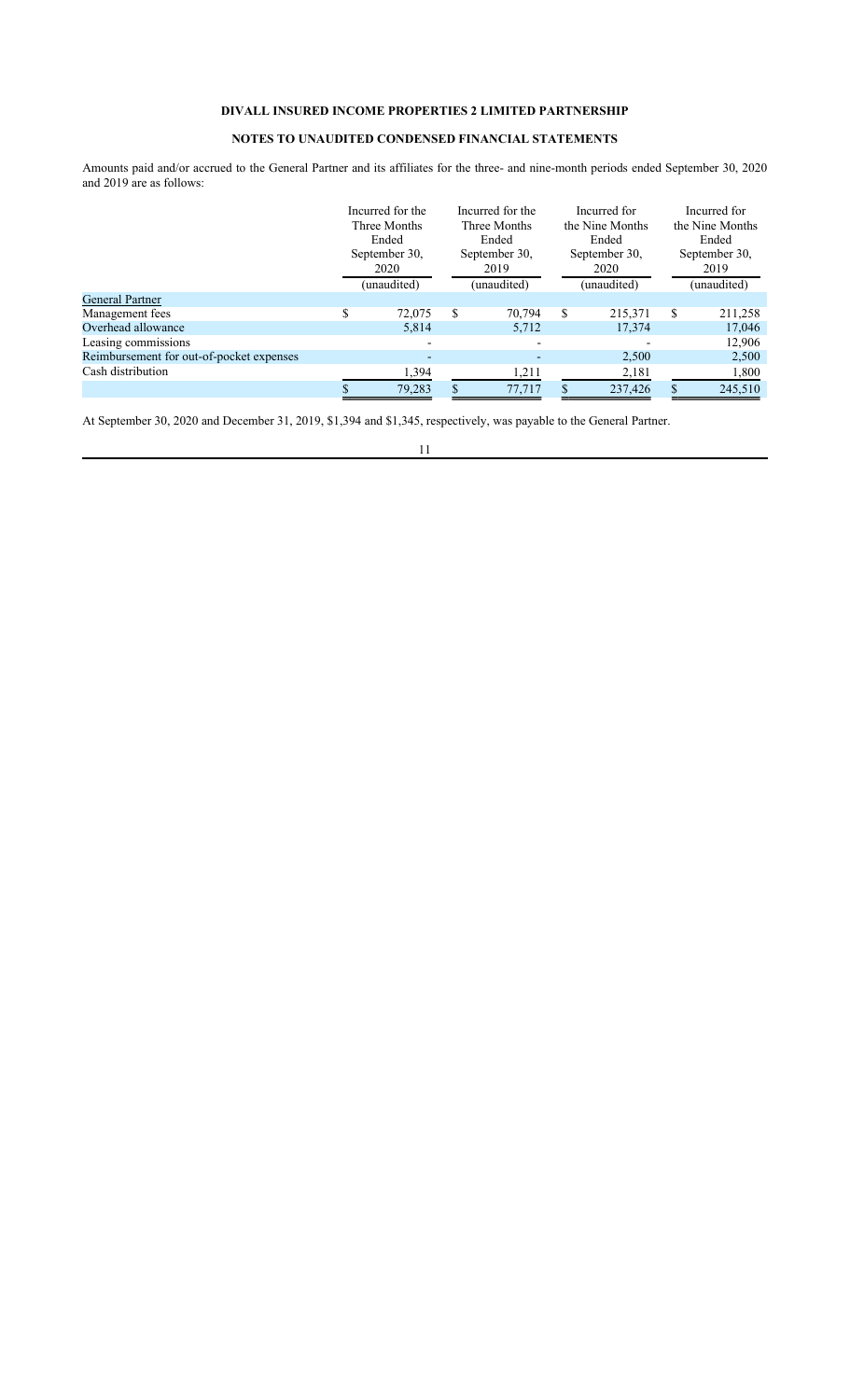#### **NOTES TO UNAUDITED CONDENSED FINANCIAL STATEMENTS**

As of September 30, 2020, Jesse Small, an Advisory Board Member, beneficially owned greater than ten percent of the Partnership's outstanding limited partnership interests. Amounts paid to Mr. Small for his services as a member of the Advisory Board for the threeand nine-month periods ended September 30, 2020 and 2019 are as follows:

|                          | Three Month<br>Period ended<br>September 30,<br>2020 | Three Month<br>Period ended<br>September 30,<br>2019 | Nine Month<br>Period ended<br>September 30,<br>2020 | Nine Month<br>Period ended<br>September 30,<br>2019 |
|--------------------------|------------------------------------------------------|------------------------------------------------------|-----------------------------------------------------|-----------------------------------------------------|
|                          | (Unaudited)                                          | (Unaudited)                                          | (Unaudited)                                         | (Unaudited)                                         |
| Advisory Board Fees paid | 875                                                  |                                                      | 2.625                                               | 2.625                                               |

#### **6. CONTINGENT LIABILITIES:**

According to the Partnership Agreement, TPG, as General Partner may receive a disposition fee not to exceed three percent of the contract price on the sale of the properties of the Partnership and two affiliated publicly registered limited partnerships, DiVall Insured Income Fund Limited Partnership ("DiVall 1"), which was dissolved December of 1998, and DiVall Income Properties 3 Limited Partnership, which was dissolved in December 2003 ("DiVall 3"), and together with the Partnership and DiVall 1, the "three original partnerships"). In addition, fifty percent of all such disposition fees earned by TPG were to be escrowed until the aggregate amount of recovery of the funds misappropriated from the three original partnerships by the former general partners was greater than \$4,500,000. Upon reaching such recovery level, full disposition fees would thereafter be payable, and fifty percent of the previously escrowed amounts would be paid to TPG. At such time as the recovery exceeded \$6,000,000 in the aggregate, the remaining escrowed disposition fees were to be paid to TPG. If such levels of recovery were not achieved, TPG would contribute the amounts escrowed toward the recovery until the three original partnerships were made whole. In lieu of a disposition fee escrow, fifty percent of all such disposition fees previously discussed were paid directly to a restoration account and then distributed among the three original partnerships; whereby the three original partnerships recorded the recoveries as income. After the recovery level of \$4,500,000 was exceeded, fifty percent of the total disposition fee amount paid to the three original partnerships recovery through the restoration account (in lieu of the disposition fee escrow) was refunded to TPG during March 1996. The remaining fifty percent amount allocated to the Partnership through the restoration account, and which was previously reflected as Partnership recovery income, may be owed to TPG if the \$6,000,000 recovery level is met. As of September 30, 2020, the Partnership may owe TPG \$16,296 if the \$6,000,000 recovery level is achieved. TPG does not expect any future refund, as it is uncertain that such a \$6,000,000 recovery level will be achieved.

#### **7. PMA INDEMNIFICATION TRUST:**

The PMA provides that TPG will be indemnified from any claims or expenses arising out of, or relating to, TPG serving in the capacity of General Partner or as substitute general partner, so long as such claims do not arise from fraudulent or criminal misconduct by TPG. The PMA provides that the Partnership will fund this indemnification obligation by establishing a reserve of up to \$250,000 of Partnership assets which would not be subject to the claims of the Partnership's creditors. An Indemnification Trust (the "Trust") serving such purposes has been established at United Missouri Bank, N.A. The corpus of the Trust has been fully funded with Partnership assets. Funds are invested in U.S. Treasury securities at fair value at level 1 (see Note 8). In addition, \$229,436 of earnings has been credited to the Trust as of September 30, 2020. The rights of TPG to the Trust shall be terminated upon the earliest to occur of the following events: (i) the written release by TPG of any and all interest in the Trust; (ii) the expiration of the longest statute of limitations relating to a potential claim which might be brought against TPG and which is subject to indemnification; or (iii) a determination by a court of competent jurisdiction that TPG shall have no liability to any person with respect to a claim which is subject to indemnification under the PMA. At such time as the indemnity provisions expire or the full indemnity is paid, any funds remaining in the Trust will revert back to the general funds of the Partnership.

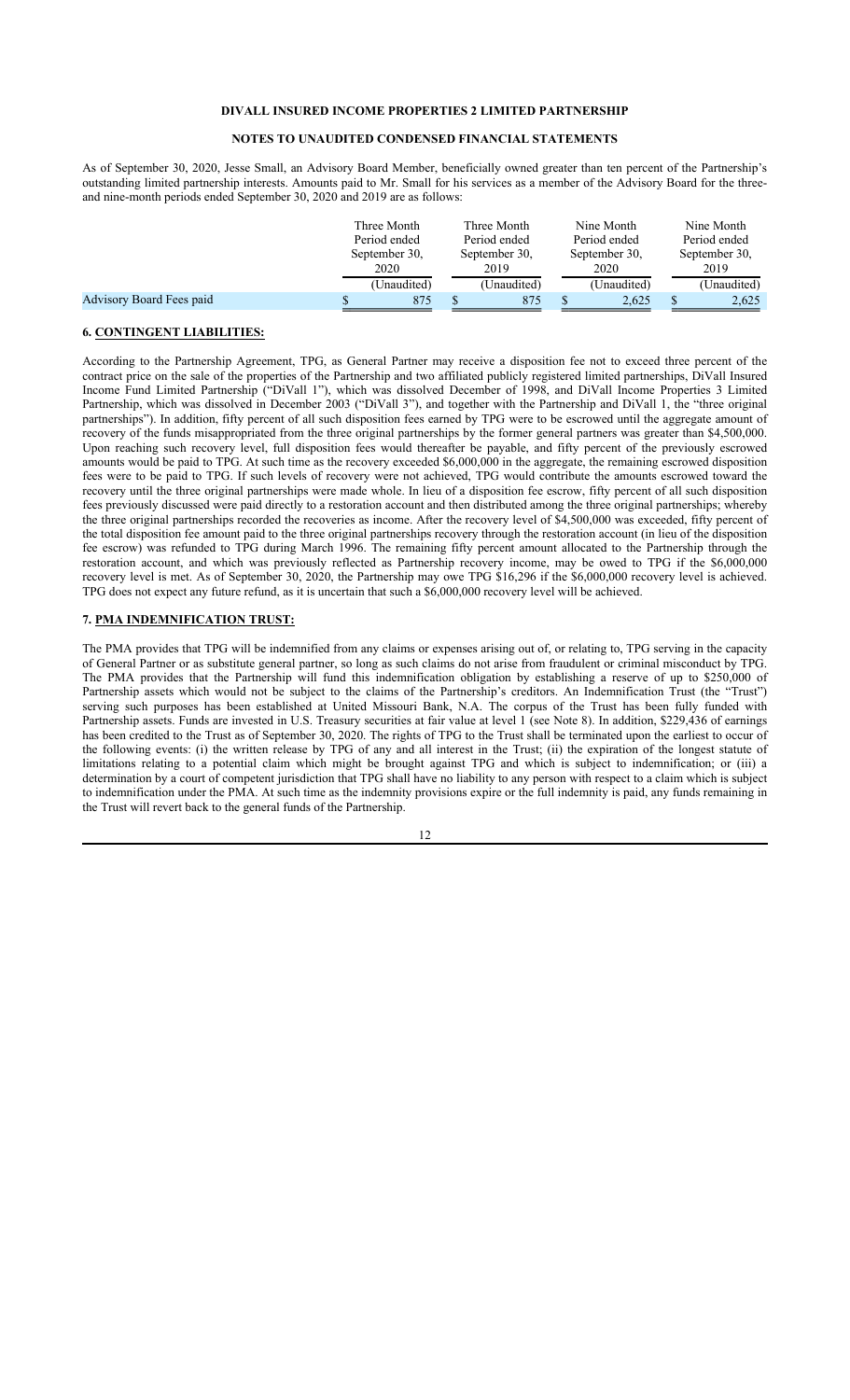#### **NOTES TO UNAUDITED CONDENSED FINANCIAL STATEMENTS**

#### **8. FAIR VALUE DISCLOSURES:**

The Partnership has determined the fair value based on hierarchy that gives the highest priority to quoted prices in active markets for identical assets and liabilities (Level 1) and the lowest priority to unobservable inputs (Level 3). Inputs are broadly defined as assumptions market participants would use in pricing an asset or liability. The three levels of the fair value hierarchy under the accounting principle are described below:

- Level 1. Quoted prices in active markets for identical assets or liabilities.
- Level 2. Quoted prices for similar investments in active markets, quoted prices for identical or similar investments in markets that are not active, and inputs other than quoted prices that are observable for the investment.
- Level 3. Unobservable inputs for which there is little, if any, market activity for the investment. The inputs into the determination of fair value are based upon the best information in the circumstances and may require significant management judgment or estimation and the use of discounted cash flow models to value the investment.

The fair value hierarchy is based on the lowest level of input that is significant to the fair value measurements. The Partnership's assessment of the significance of a particular input to the fair value measurement in its entirety requires judgment, and considers factors specific to the investment.

The Partnership assesses the levels of the investments at each measurement date, and transfers between levels are recognized on the actual date of the event or change in circumstances that caused the transfer in accordance with the Partnership's accounting policy regarding the recognition of transfers between levels of the fair value hierarchy. For the nine-month period ended September 30, 2020 and for the year ended December 31, 2019, there were no such transfers.

#### **9. CORONAVIRUS OUTBREAK:**

During the first quarter of 2020, there was a global outbreak of a new strain of coronavirus, COVID-19 which continues to adversely impact global commercial activity and has contributed to significant volatility in financial markets. The global impact of the outbreak has been rapidly evolving, and as cases of the virus have continued to be identified in additional countries, many countries have reacted by instituting quarantines, placing restrictions on travel, and limiting hours of operations of non-essential offices and retail centers. Such actions are creating disruption in global supply chains, and adversely impacting a number of industries, such as retail, restaurants and transportation. The outbreak could have a continued adverse impact on economic and market conditions and trigger a period of global economic slowdown. The rapid development and fluidity of this situation precludes any prediction as to the ultimate adverse impact of the coronavirus. Nevertheless, the coronavirus presents material uncertainty and risk with respect to the Partnership's performance and financial results, such as the potential negative impact to the tenants of its properties, the potential closure of certain of its properties, increased costs of operations, decrease in values of its properties, changes in law and/or regulation, and uncertainty regarding government and regulatory policy. Up to the date of this filing, the Partnership has not received modification rent requests from any tenant except as disclosed in Note 3. All rent has been paid in full by each tenant.

#### **10. SUBSEQUENT EVENTS:**

#### *Consent Solicitation*

On October 22, 2020, the Partnership filed a Current Report on Form 8-K disclosing the results of the recent consent solicitation. The consent solicitation contained three proposals for which a vote from the limited partners was sought. Each proposal was approved by holders of more than a majority of the Partnership's outstanding Units.

#### *Unsolicited mini-tender offer*

On October 27, 2020, the Partnership filed its Current Report on Form 8-K disclosing an unsolicited mini-tender offer from Peachtree Partners to purchase units of the Partnership from limited partners of the Partnership at a price of \$285 per Unit. Although the Partnership remained neutral in response to most prior "mini-tender offers", the Partnership recommends that the Limited Partners reject Peachtree's current mini-tender offer, as disclosed in the Partnership's letter to the Limited Partners dated October 20, 2020 providing further information regarding the mini-tender offer by Peachtree.

#### *Permanent manager agreement ("PMA")*

On November 1, 2020, the PMA was renewed by the General Partner for a two-year period beginning January 1, 2021 ending December 31, 2022. The PMA can be terminated earlier (a) by a vote at any time by a majority interest of the limited partners, (b) upon the dissolution and winding up of the Partnership, (c) upon the entry of an order of a court finding that TPG has engaged in fraud or other like misconduct or has shown itself to be incompetent in carrying out its duties under the Partnership Agreement, or (d) upon 60 days' written notice from TPG to the limited partners of the Partnership.

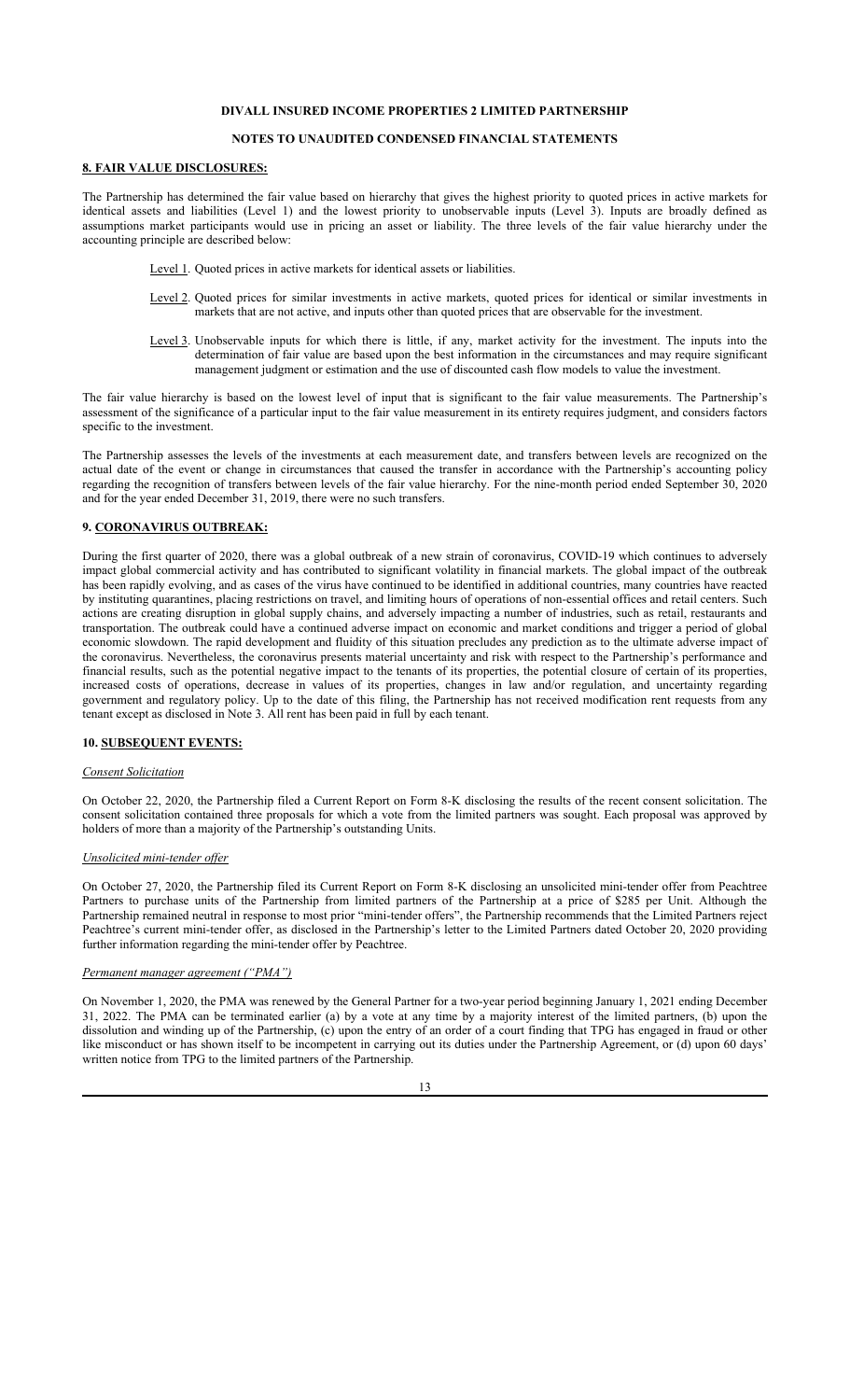#### **Item 2. Management's Discussion and Analysis of Financial Condition and Results of Operations**

#### **CAUTIONARY STATEMENT**

This Quarterly Report on Form 10-Q contains forward-looking statements within the meaning of Section 27A of the Securities Act of 1933, as amended, and Section 21E of the Securities Exchange Act of 1934, as amended (the "Exchange Act"). These forward-looking statements are not historical facts but are the intent, belief or current expectations of management of DiVall Insured Income Properties 2 Limited Partnership (the "Partnership") based on its knowledge and understanding of the business and industry. Words such as "may," "anticipates," "expects," "intends," "plans," "believes," "seeks," "estimates," "would," "could," "should" and variations of these words and similar expressions are intended to identify forward-looking statements. Although we believe that the expectations reflected in these forward-looking statements are reasonable, we can give no assurance that these expectations will prove to have been correct. These statements are not guarantees of future performance and are subject to risks, uncertainties and other factors, some of which are beyond our control, are difficult to predict and could cause actual results to differ materially from those expressed or forecasted in the forwardlooking statements.

Examples of forward-looking statements include, but are not limited to, statements we make regarding:

- our expectations regarding financial condition or results of operations in future periods;
- our future sources of, and needs for, liquidity and capital resources;
- our expectations regarding economic and business conditions;
- our business strategies;
- our decisions and policies with respect to the potential retention or disposition of one or more Properties;
- our ability to find a suitable purchaser for any marketed Properties;
- our ability to agree on an acceptable purchase price or contract terms for leases or any Property disposition;
- our ability to collect rents on our leases;
- our ability to maintain relationships with our tenants, and when necessary identify new tenants;
- future capital expenditures;
- the effects of the Covid-19 pandemic on our tenants, the marketability of our assets, property values, and local and national economic conditions; and
- other risks and uncertainties described from time to time in our filings with the Securities and Exchange Commission (the "SEC").

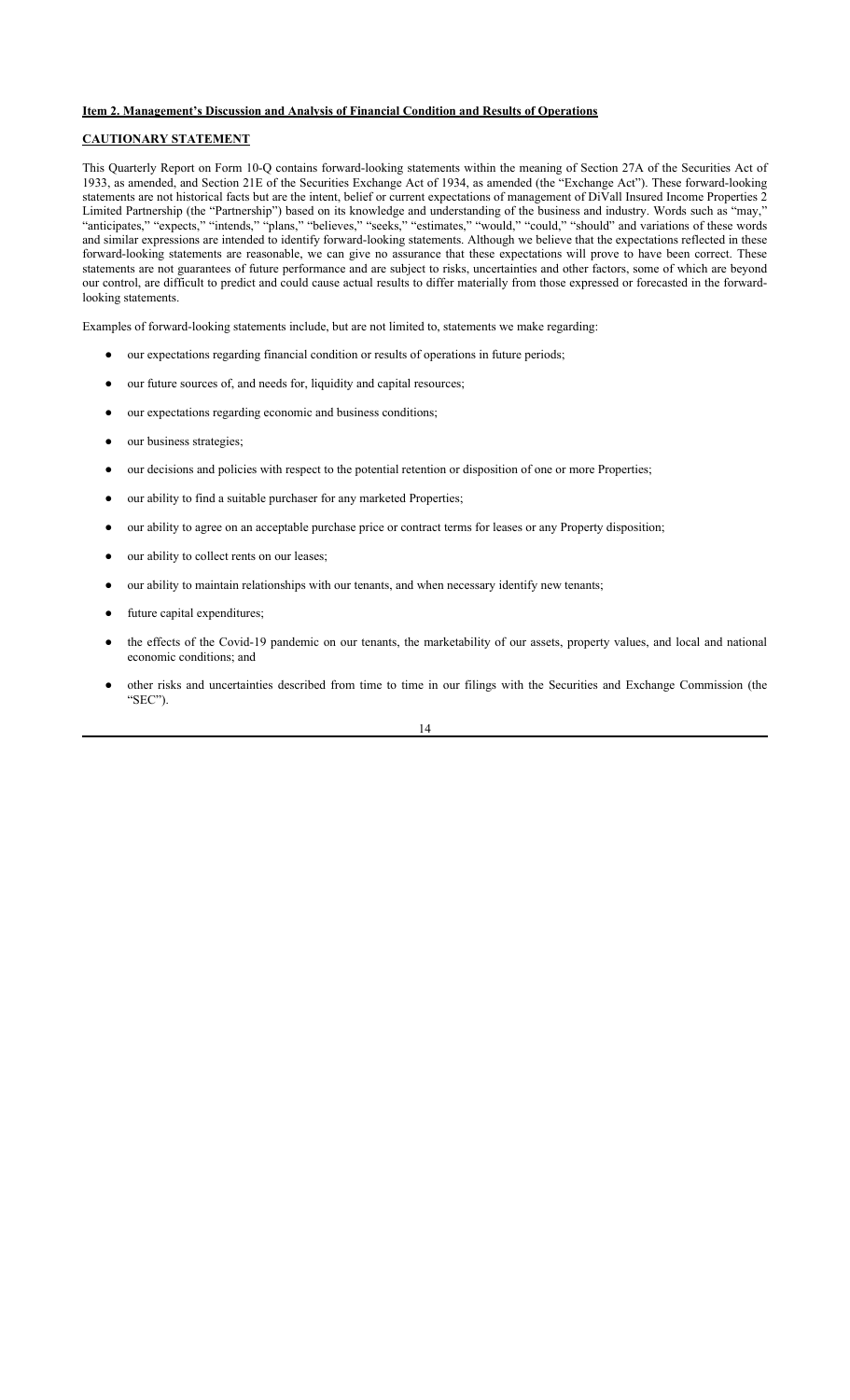#### **Critical Accounting Policies and Estimates**

Management's discussion and analysis of financial condition and results of operations are based upon our financial statements, which have been prepared in accordance with US GAAP. The preparation of these financial statements requires our management to make estimates and assumptions that affect the reported amounts of assets, liabilities, revenues and expenses, and related disclosure of contingent assets and liabilities. On a regular basis, we evaluate these estimates, including investment impairment. These estimates are based on management's historical industry experience and on various other assumptions that are believed to be reasonable under the circumstances. Actual results may differ from these estimates and the difference could be significant.

The Partnership believes that its most critical accounting policies deal with:

Depreciation methods and lives- Depreciation of the Properties is provided on a straight-line basis over the estimated useful life of the buildings and improvements. While the Partnership believes these are the appropriate lives and methods, use of different lives and methods could result in different impacts on net income. Additionally, the value of real estate is typically based on market conditions and property performance, so depreciated book value of real estate may not reflect the market value of real estate assets.

Revenue recognition- Rental revenue from investment properties is recognized on a straight-line basis over the life of the respective lease when collectability is assured. Percentage rents are accrued only when the tenant has reached the sales breakpoint stipulated in the lease.

Impairment- The Partnership periodically reviews its long-lived assets, primarily real estate, for impairment whenever events or changes in circumstances indicate that the carrying amount of such assets may not be recoverable. The Partnership's review involves comparing current and future operating performance of the assets, the most significant of which is undiscounted operating cash flows, to the carrying value of the assets. Based on this analysis, if deemed necessary, a provision for possible loss is recognized.

#### **Investment Properties**

As of September 30, 2020, the Partnership owned 10 Properties, nine of which contained fully constructed fast-food/casual dining restaurant facilities. The following are operated by tenants at the aforementioned nine Properties: eight separate Wendy's restaurants, and an Applebee's restaurant. The tenant for the Property operated as an Applebee's restaurant has been in Chapter 11 bankruptcy since May 2018 and, in January 2019, this tenant filed with the court to continue with the Partnership's lease without modification. As of September 30, 2018, the Martinez, GA Property was leased by Brakes4Less of Columbia, Inc. Per the terms of the First Amendment to the Brakes4Less lease dated January 15, 2019, the first 12 months' rent was abated. Brakes4Less of Columbia, Inc. began paying rent per the terms of their lease in May 2020. The 10 Properties are located in a total of three states.

Property taxes, general maintenance, insurance and ground rent on the Properties are the responsibility of the tenant. However, when a tenant fails to make the required tax payments or when a Property becomes vacant, the Partnership makes the appropriate property tax payments to avoid possible foreclosure of the property.

There were no building improvements capitalized during the three-month period ending September 30, 2020.

#### **Net Income**

Net income for the three-month periods ended September 30, 2020 and 2019 was \$348,538 and \$302,686, respectively. Net income per limited partnership interest for the three-month periods ended September 30, 2020 and 2019 was \$7.46 and \$6.47, respectively. Net income for the nine-month periods ended September 30, 2020 and 2019 was \$545,309 and \$449,975, respectively. Net income per limited partnership interest for the nine-month periods ended September 30, 2020 and 2019 was \$11.66 and \$9.63, respectively.

#### **Factors Which May Influence Results of Operations**

The Partnership is not aware of any material trends or uncertainties, other than national economic conditions affecting real estate generally that may reasonably be expected to have a material impact, favorable or unfavorable, on revenues and investment property value. However, due to the outbreak of the coronavirus (COVID-19) in the U.S. and globally, our tenants and operating partners may be impacted. The impact of the coronavirus on our future results could be significant and will largely depend on future developments, which are highly uncertain and cannot be predicted, including new information which may emerge concerning the severity of the coronavirus, the success of actions taken to contain or treat the coronavirus, and reactions by consumers, companies, governmental entities and capital markets.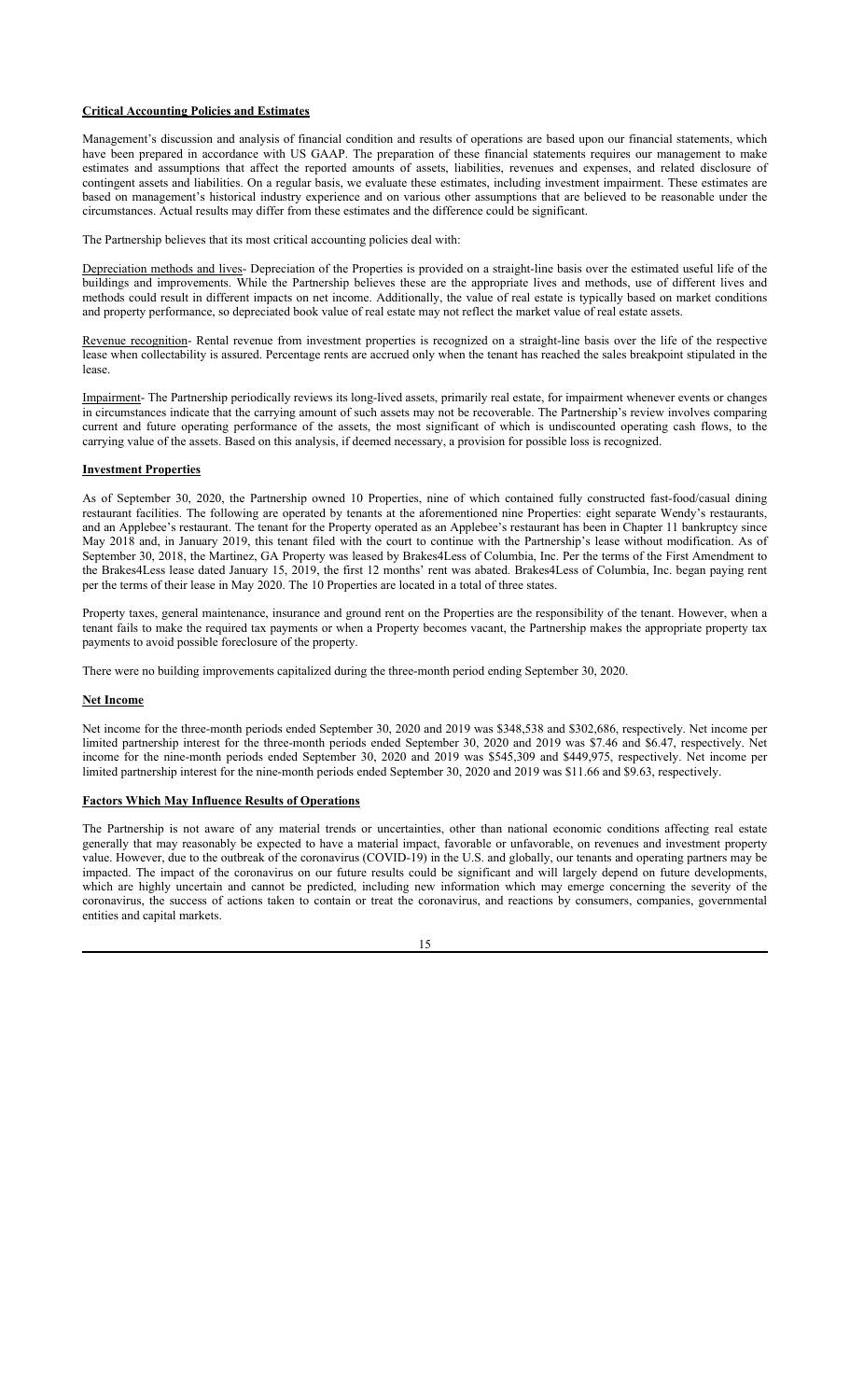#### **Results of Operations**

#### *Three-month period ended September 30, 2020 as compared to the three-month period ended September 30, 2019:*

*Operating Rental Income:* Rental income for the three-month periods ended September 30, 2020 and 2019 was \$511,603 and \$460,103, respectively. The rental income was comprised primarily of monthly lease obligations and includes accruals for annual percentage rents earned year-to-date and adjustments for straight-line rent.

*General and Administrative Expense:* General and administrative expenses for the three-month periods ended September 30, 2020 and 2019 were \$16,899 and \$9,723, respectively. General and administrative expenses were comprised of management expense, state/city registration and annual report filing fees, office supplies, printing costs, outside storage expenses, copy/fax costs, postage and shipping expenses, telephone expenses, website fees, bank fees and state income tax expenses. The increase in the three-month period ended September 30, 2020 versus the three-month period ended September 30, 2019 is due primarily to the increase in state income tax estimates paid in Q3 2020 versus Q3 2019.

*Professional services*: Professional services expenses for the three-month periods ended September 30, 2020 and 2019 were \$48,205 and \$41,261, respectively. Professional services expenses were primarily comprised of investor relations data processing, investor mailings processing, legal, audit and tax preparation fees, and SEC report conversion and processing fees. The increase reflected in the threemonth period ended September 30, 2020 versus the three-month period ended September 30, 2019 is primarily the result of lower investor relations fees due to lowering overall costs with the new contract that took effect in 2019 but was offset by increased legal fees related to the six lease amendments and the cost of the consent solicitation.

#### *Nine-month period ended September 30, 2020 as compared to the nine-month period ended September 30, 2019:*

Income from operations for the nine-month periods ended September 30, 2020 and 2019 were \$545,309 and \$449,975, respectively. See the paragraphs below for further information as to the primary factors that contributed to the variances in operating income and expense items from the 2019 periods to the 2020 periods.

*Operating Rental Income:* Rental income for the nine-month periods ended September 30, 2020 and 2019 was \$1,113,879 and \$985,775, respectively. The rental income was comprised primarily of monthly lease obligations and includes accruals for annual percentage rents earned year-to-date and adjustments for straight line rent. The increase in rental income in 2020 over 2019 is due to the new Brakes4Less lease which commenced in early 2019 but the tenant did not start paying rent until May of 2020. Additionally, the accrual for percentage rents that will be due in January 2021 is higher this year than last due to increased sales in our Wendy's portfolio of properties.

*General and Administrative Expense:* General and administrative expenses for the nine-month periods ended September 30, 2020 and 2019 were \$64,375 and \$29,741, respectively. General and administrative expenses were comprised of management expense, state/city registration and annual report filing fees, office supplies, printing costs, outside storage expenses, copy/fax costs, postage and shipping expenses, telephone expenses, website fees, bank fees, and state income tax expenses. The increase in the nine-month period ended September 30, 2020 versus the nine-month period ended September 30, 2019 is due primarily to the increase in state income taxes paid in Q1 2020 for the 2019 tax year along with higher 2020 estimates than were paid in 2019.

*Professional services:* Professional services expenses for the nine-month periods ended September 30, 2020 and 2019 were \$186,169 and \$189,912, respectively. Professional services expenses were primarily comprised of investor relations data processing, investor mailings processing, legal, audit and tax preparation fees, and SEC report conversion and processing fees. The decrease reflected in the nine-month period ended September 30, 2020 versus the nine-month period ended September 30, 2019 is primarily the result of a combination of lower investor relations fees due to lowering overall costs with the new contract that took effect in 2019 but offset by an increase in legal fees as a result of the six lease extensions executed in the first seven months of 2020 as well as the added expense of the consent solicitation.

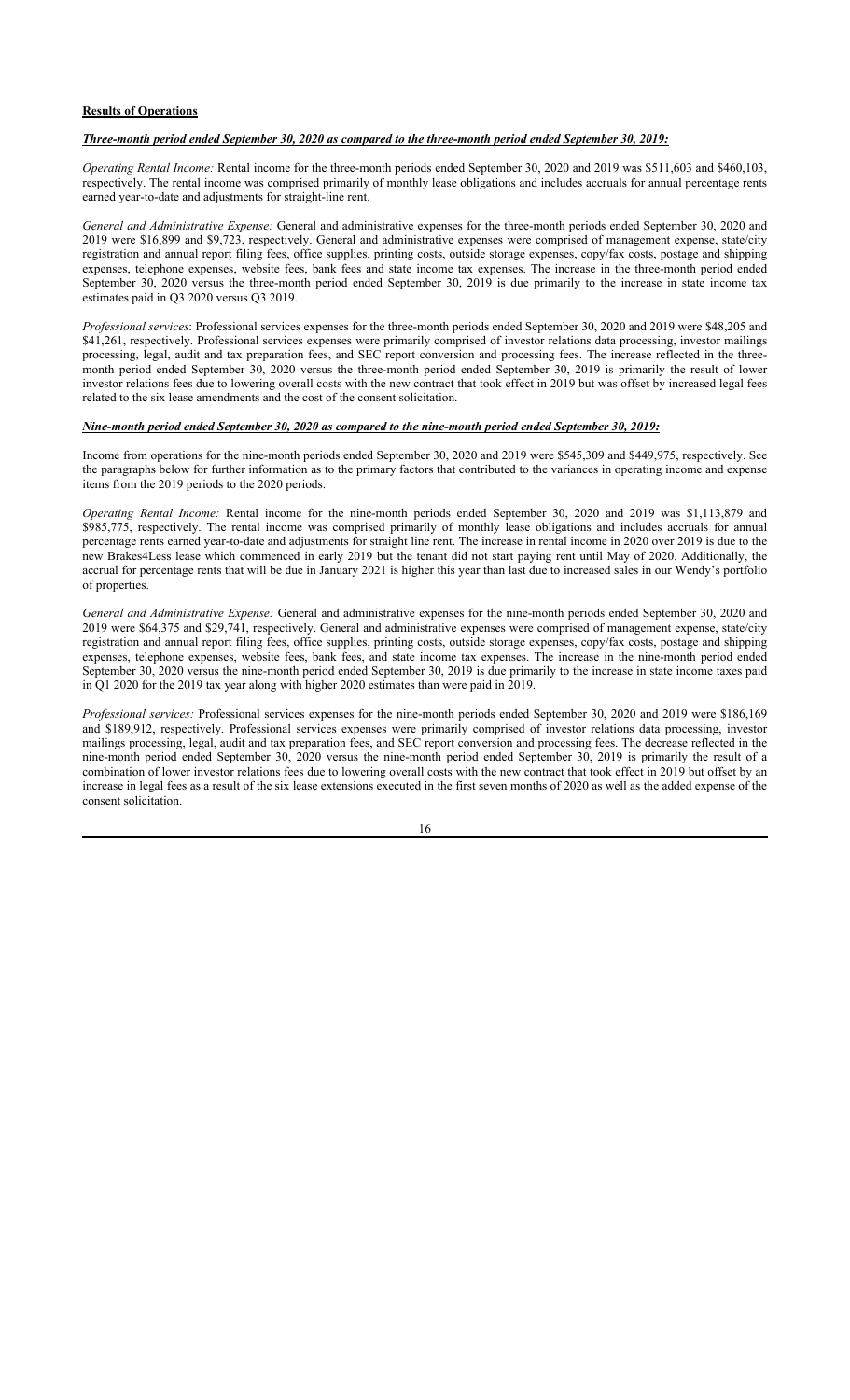#### **Cash Flow Analysis**

Net cash flows provided by operating activities for the nine-month periods ended September 30, 2020 and 2019 were \$799,264 and \$680,922, respectively.

Cash flows used in investing activities for the nine-month periods ended September 30, 2020 and 2019 were \$3,862 and \$10,864, respectively. These amounts represent interest earned on the indemnification trust account, with earnings in the 2019 period being higher than the same period in 2020.

For the nine-month period ended September 30, 2020, cash flows used in financing activities was \$702,181 and consisted of aggregate limited partner distributions of \$700,000, and general partner distributions of \$2,181. For the nine-month period ended September 30, 2019, cash flows used in financing activities was \$701,800 and consisted of aggregate limited partner distributions of \$700,000, and general partner distributions of \$1,800.

#### **Liquidity and Capital Resources**

The Partnership's cash balance was \$132,442 at September 30, 2020. Cash of \$100,000 is anticipated to be used to fund the 2020 third quarter aggregate distribution to limited partners on or about November 16, 2020, and cash of approximately \$30,662 is anticipated to be used for the payment of quarter-end accrued liabilities, which are included in the balance sheets.

The Partnership's principal on-going demands for funds are expected to be for the payment of operating expenses and distributions. Management anticipates that cash generated through the operations of the Properties, and from potential sales of Properties, will primarily provide the sources for future Partnership liquidity and limited partner distributions. During the process of leasing the Properties, the Partnership may experience competition from owners and managers of other properties. As a result, in connection with negotiating tenant leases, along with recognizing market conditions, the Partnership may offer rental concessions, or other inducements, which may have an adverse impact on the results of the Partnership's operations. The Partnership is also in competition with sellers of similar properties to locate suitable purchasers for its Properties. The two primary liquidity risks with respect to the on-going operations of the Properties in the absence of mortgage debt are the Partnership's inability to collect rent receivables and near-term or chronic property vacancies. The amount of cash to be distributed to our limited partners is determined by the General Partner and is dependent on a number of factors, including funds available for payment of distributions, capital expenditures, and taxable income recognition matching, which is primarily attributable to percentage rents and property sales.

As of September 30, 2020, the current ten Properties were 100% leased. In addition, the Partnership collected 100% of its base rent from current operating tenants for the nine-month period ended September 30, 2020 and the fiscal year ended December 31, 2019, which we believe is a good indication of overall tenant quality and stability.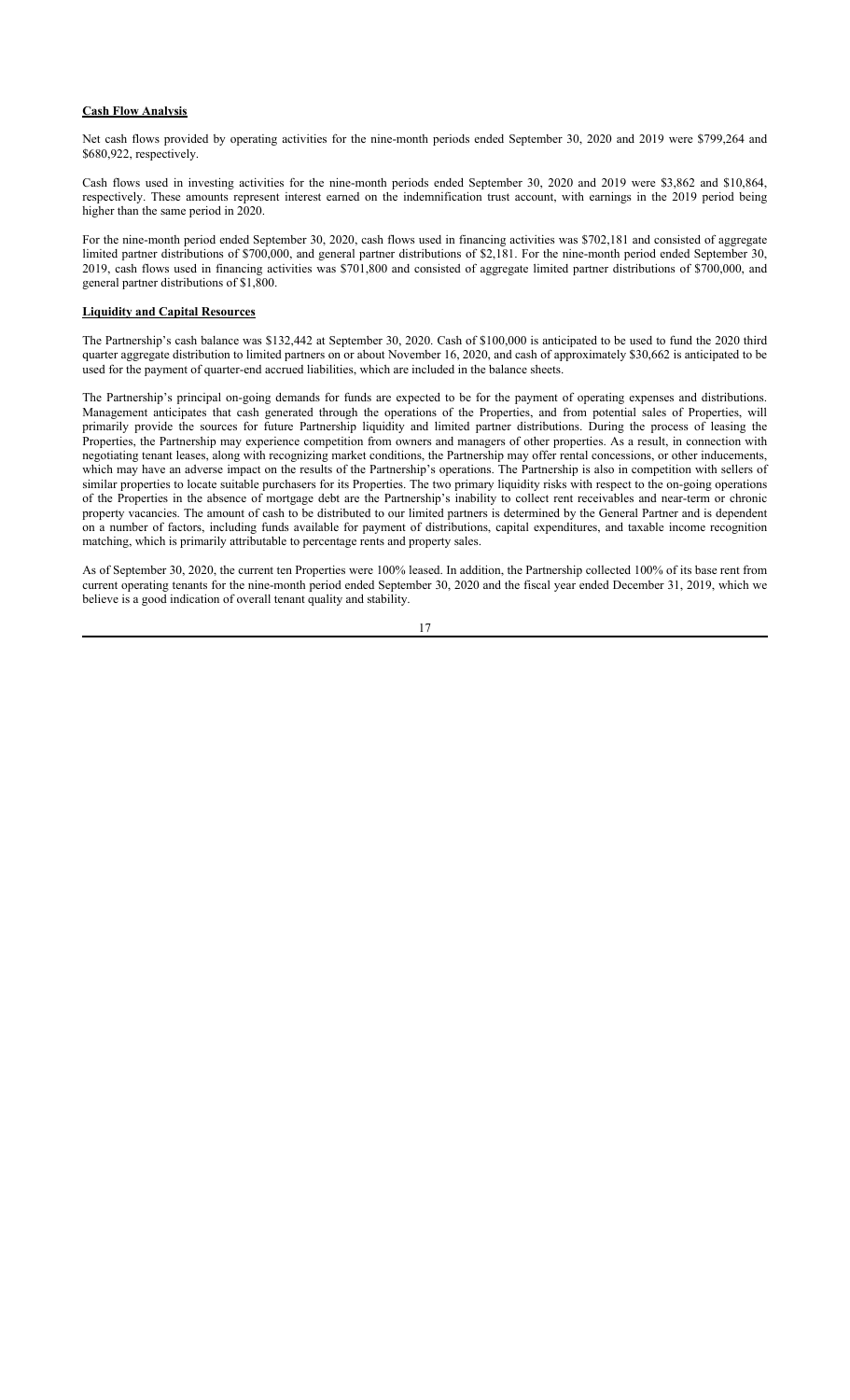#### **Item 3. Quantitative and Qualitative Disclosure About Market Risk**

As a smaller reporting company, the Partnership is not required to provide the information required by Item 305 of Regulation S-K.

#### **Item 4. Controls and Procedures**

#### Controls and Procedures

As of September 30, 2020 the Partnership's management, including the persons serving as the Partnership's principal executive officer and principal financial officer, concluded that the Partnership's disclosure controls and procedures (as defined in Rules 13a-15(e) and 15d-15(e) under the Exchange Act) as of the end of the period covered by this report were effective based on the evaluation of these controls and procedures as required by paragraph (b) of Rule 13a-15 or Rule 15d-15 under the Exchange Act.

#### Changes in Internal Control over Financial Reporting

There has been no change in the Partnership's internal control over financial reporting (as such term is defined in Rules 13a-15(f) and 15d-15(f) under the Exchange Act) that occurred during the fiscal quarter ending September 30, 2020 that has materially affected, or is reasonably likely to materially affect, the Partnership's internal control over financial reporting.

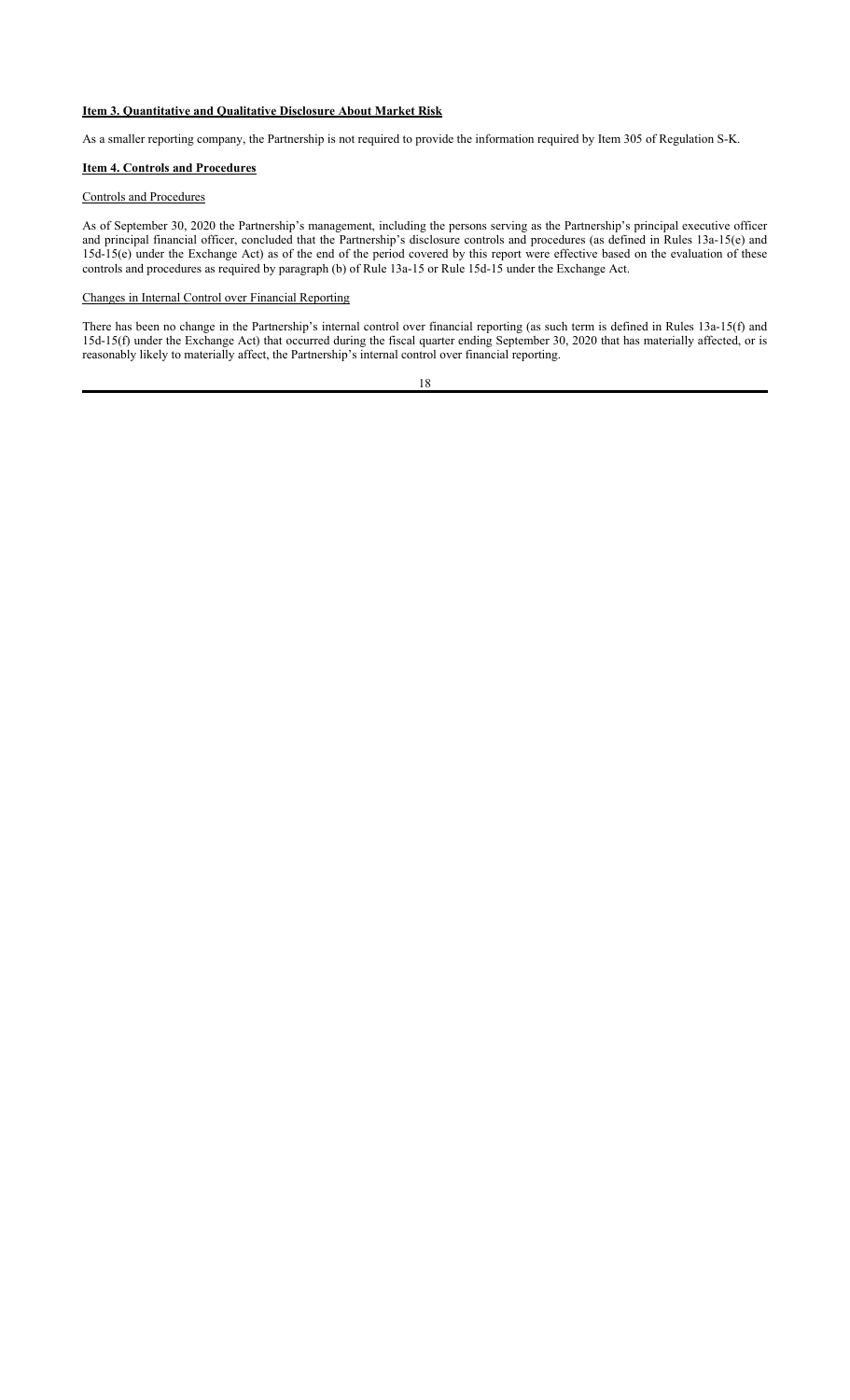#### **PART II - OTHER INFORMATION**

### **Item 1. Legal Proceedings**

As of the date of this report, there are no material pending legal proceedings to which the Partnership is a party.

#### **Item 1a. Risk Factors**

Not Applicable.

**Item 2. Unregistered Sales of Equity Securities and Use of Proceeds**

None.

#### **Item 3. Defaults Upon Senior Securities**

None.

#### **Item 4. Mine Safety Disclosures**

Not applicable.

#### **Item 5. Other Information**

None.

#### **Item 6. Exhibits**

- (a) Listing of Exhibits
	- 3.1 Certificate of Limited Partnership dated November 20, 1987, filed as Exhibit 3.7 to the Partnership's Annual Report on Form 10-K filed March 22, 2013, Commission File 0-17686, and incorporated herein by reference.
	- 4.1 Agreement of Limited Partnership dated as of November 20, 1987, amended as of November 25, 1987, and February 18, 1988, filed as Exhibit 3A to Amendment No. 1 to the Partnership's Registration Statement on Form S-11 as filed on February 22, 1988, and incorporated herein by reference.
	- 4.2 Amendments to Amended Agreement of Limited Partnership dated as of June 21, 1988, included as part of Supplement dated August 15, 1988, filed under Rule 424(b)(3), Commission File 0-17686, and incorporated herein by reference.
	- 4.3. Amendment to Amended Agreement of Limited Partnership dated as of February 8, 1993, filed as Exhibit 3.3 to the Partnership's Annual Report on Form 10-K for the year ended December 31, 1992, Commission File 0-17686, and incorporated herein by reference.
	- 4.4 Amendment to Amended Agreement of Limited Partnership dated as of May 26, 1993, filed as Exhibit 3.4 to the Partnership's Annual Report on Form 10-K for the year ended December 31, 1993, Commission File 0-17686, and incorporated herein by reference.
	- 4.5 Amendment to Amended Agreement of Limited Partnership dated as of June 30, 1994, filed as Exhibit 3.5 to the Partnership's Annual Report on Form 10-K for the year ended December 31, 1994, Commission File 0-17686, and incorporated herein by reference.
	- 4.6 Amendment to Amended Agreement of Limited Partnership dated as of November 9, 2009, filed as Exhibit 4.1 to the Partnership's Quarterly Report on Form 10-Q filed November 12, 2009, Commission File 0-17686, and incorporated herein by reference.
	- 4.7 Amendment to Amended Agreement of Limited Partnership dated as of October 22, 2020
	- 31.1 Sarbanes-Oxley Section 302 Certification
	- 31.2 Sarbanes-Oxley Section 302 Certification
	- 32.1 Certification of Periodic Financial Report Pursuant to 18 U.S.C. Section 1350.
	- 99.1 Correspondence to the Limited Partners, anticipated to be mailed on November 16, 2020.
	- 101 The following materials from the Partnership's Quarterly Report on Form 10-Q for the quarter ended, formatted in XBRL (Extensible Business Reporting Language): (i) Unaudited Condensed Balance Sheets at September 30, 2020 and December 31, 2019, (ii) Unaudited Condensed Statements of Income for the three and nine month periods ended September 30, 2020 and 2019, (iii) Unaudited Condensed Statement of Cash Flows for the nine month periods ended September 30, 2020 and 2019, (iv) Unaudited Condensed Statements of Partners' Capital for the nine month periods ended September 30, 2020 and 2019, and (v) Notes to the Unaudited Condensed Financial Statements.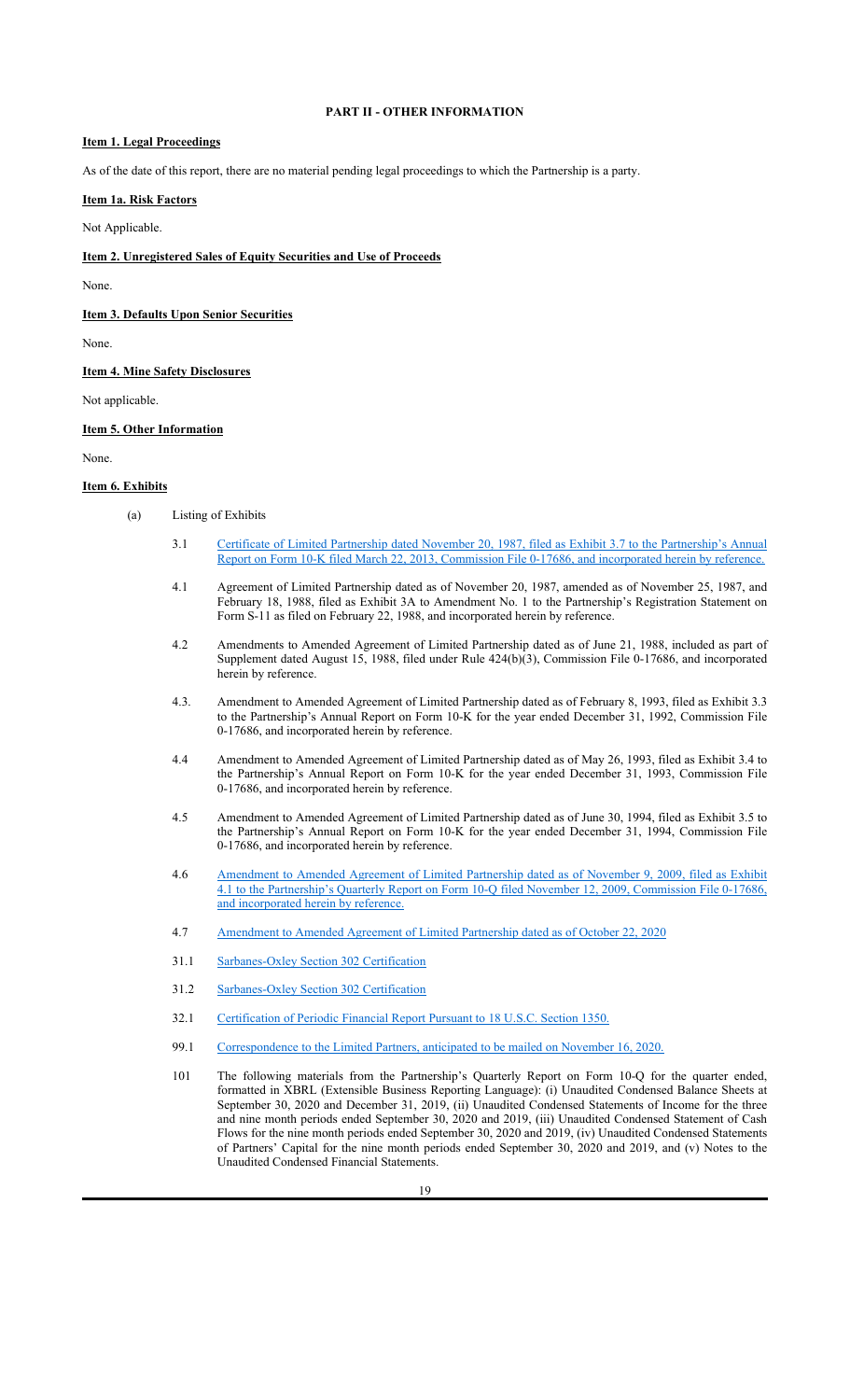## **SIGNATURES**

Pursuant to the requirements of the Securities Exchange Act of 1934, the Registrant has duly caused this report to be signed on its behalf by the undersigned, thereunto duly authorized.

## **DIVALL INSURED INCOME PROPERTIES 2 LIMITED PARTNERSHIP**

By: */s/ Lynette L. DeRose* Lynette L. DeRose (Chief Financial Officer and Duly Authorized Officer of the Partnership)

Date: November 13, 2020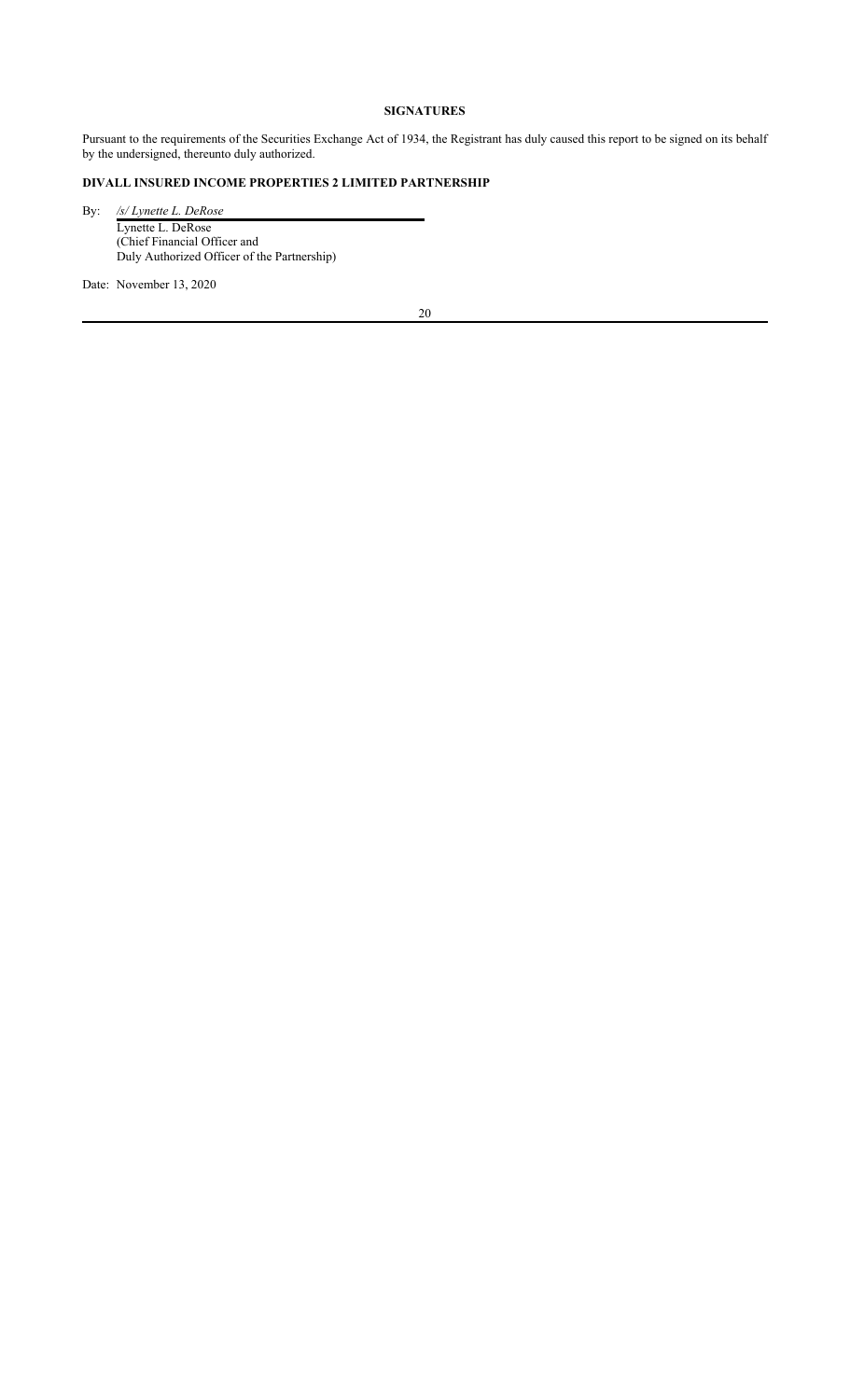#### **Exhibit 4.7**

#### **DIVALL INSURED INCOME PROPERTIES 2 LIMITED PARTNERSHIP**

#### **AMENDMENT TO**

#### **AMENDED AGREEMENT OF LIMITED PARTNERSHIP**

This AMENDMENT TO AMENDED AGREEMENT OF LIMITED PARTNERSHIP (this "Amendment") of Divall Insured Income Properties 2 Limited Partnership, a Wisconsin limited partnership (the "Partnership"), is made and effective as of October 22, 2020 (the "Effective Date"), by and among the Provo Group, Inc., an Illinois corporation, as General Partner, and the Limited Partners of the Partnership (the "Limited Partners").

WHEREAS, , the holders of a majority of the outstanding limited partner interests in the Partnership approved certain amendments to the Partnership's Amended Agreement of Limited Partnership, as amended (the "Partnership Agreement") as specifically set forth below; and

WHEREAS, Article IX of the Partnership Agreement grants the General Partner an irrevocable power of attorney to act on behalf of each Limited Partner to execute all amendments to the Partnership Agreement.

NOW THEREFORE, the Partnership Agreement shall be amended effective as of the Effective Date, as follows:

1. Section 2.2 of the Partnership Agreement is deleted in its entirety and the following substituted in lieu thereof:

"The term of the Partnership shall continue in full force and effect until November 30, 2023 or until dissolution prior thereto pursuant to the provisions of Article VIII."

2. The first sentence of Section 5.1(A) of the Partnership Agreement is hereby deleted in its entirety and the following substituted in lieu thereof:

(A) The Partnership will make cash distributions from Net Cash Receipts (as defined) at times determined by the General Partner, but no less frequently than semi-annually.

IN WITNESS WHEREOF, the undersigned have executed this Amendment as of the date first written above.

#### GENERAL PARTNER:

The Provo Group, Inc.

By: */s/ Bruce A. Provo* Bruce A. Provo, President

LIMITED PARTNERS:

By: The Provo Group, Inc., pursuant to Article IX power of attorney

By: */s/ Bruce A. Provo*

Bruce Provo, President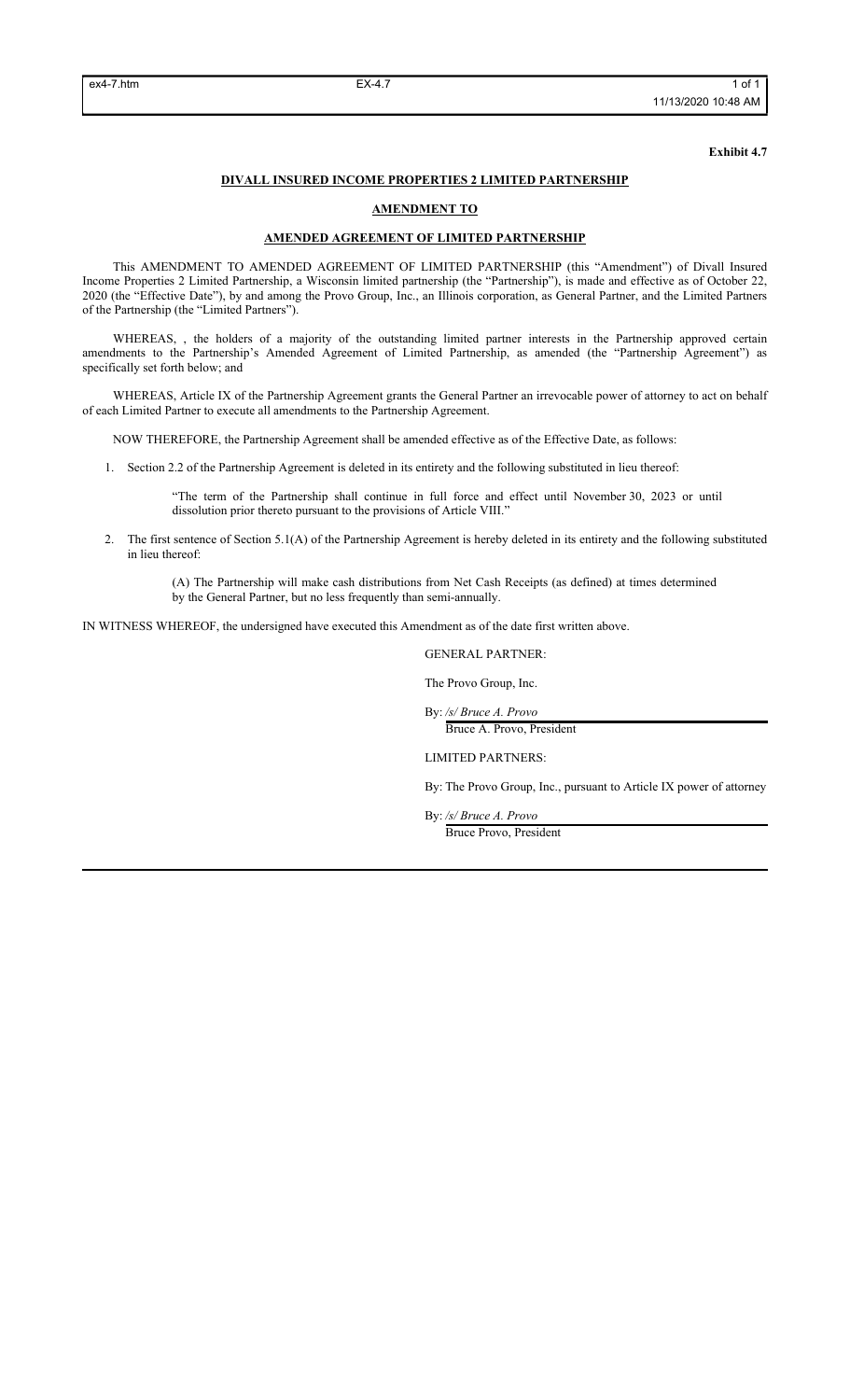#### **Exhibit 31.1**

#### **DIVALL INSURED INCOME PROPERTIES 2 LIMITED PARTNERSHIP**

#### **CERTIFICATIONS**

I, Lynette L. DeRose, certify that:

- 1. I have reviewed this quarterly report on Form 10-Q of DiVall Insured Income Properties 2 Limited Partnership;
- 2. Based on my knowledge, this quarterly report does not contain any untrue statement of a material fact or omit to state a material fact necessary to make the statements made, in light of the circumstances under which such statements were made, not misleading with respect to the period covered by this report;
- 3. Based on my knowledge, the financial statements, and other financial information included in this report, fairly present in all material respects the financial condition, results of operations and cash flows of the registrant as of, and for, the periods presented in this report;
- The Registrant's other certifying officer and I are responsible for establishing and maintaining disclosure controls and procedures (as defined in Exchange Act Rules 13a-15(e) and 15d-15(e)) and internal control over financial reporting (as defined in Exchange Act Rules 13a-15(f) and 15d-15(f)) for the registrant and have:
	- a) Designed such disclosure controls and procedures, or caused such disclosure controls and procedures to be designed under our supervision**,** to ensure that material information relating to the registrant, including its consolidated subsidiaries, is made known to us by others within those entities, particularly during the period in which this report is being prepared;
	- b) Designed such internal control over financial reporting, or caused such internal control over financial reporting to be designed under our supervision, to provide reasonable assurance regarding the reliability of financial reporting and the preparation of financial statements for external purposes in accordance with generally accepted accounting principles;
	- c) Evaluated the effectiveness of the registrant's disclosure controls and procedures and presented in this report our conclusions about the effectiveness of the disclosure controls and procedures, as of the end of the period covered by this report based on such evaluation; and
	- d) Disclosed in this report any change in the registrant's internal control over financial reporting that occurred during the registrant's most recent fiscal quarter (the registrant's fourth fiscal quarter in the case of an annual report) that has materially affected, or is reasonably likely to materially affect, the registrant's internal control over financial reporting; and
- 5. The registrant's other certifying officer and I have disclosed, based on our most recent evaluation of internal control over financial reporting, to the registrant's auditors and the audit committee of the registrant's board of directors (or persons performing the equivalent functions):
	- a) All significant deficiencies and material weaknesses in the design or operation of internal control over financial reporting which are reasonably likely to adversely affect the registrant's ability to record, process, summarize and report financial information; and
	- b) Any fraud, whether or not material, that involves management or other employees who have a significant role in the registrant's internal control over financial reporting.

Dated: November 13, 2020 By: /s/ Lynette L. DeRose

Chief Financial Officer of the Partnership (principal financial officer of the registrant)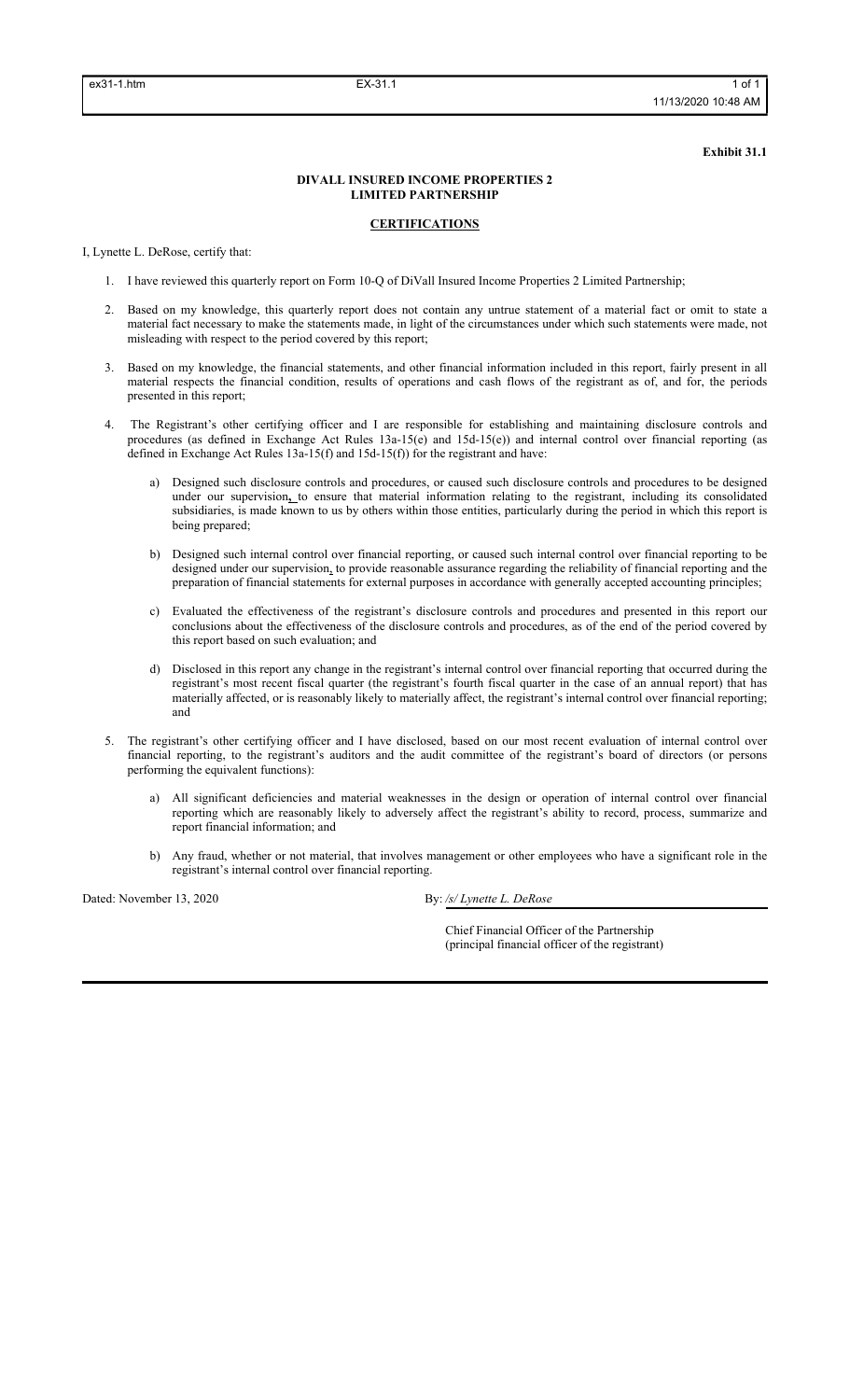#### **Exhibit 31.2**

#### **DIVALL INSURED INCOME PROPERTIES 2 LIMITED PARTNERSHIP**

#### **CERTIFICATIONS**

I, Bruce A. Provo, certify that:

- 1. I have reviewed this quarterly report on Form 10-Q of DiVall Insured Income Properties 2 Limited Partnership;
- 2. Based on my knowledge, this quarterly report does not contain any untrue statement of a material fact or omit to state a material fact necessary to make the statements made, in light of the circumstances under which such statements were made, not misleading with respect to the period covered by this report;
- 3. Based on my knowledge, the financial statements, and other financial information included in this report, fairly present in all material respects the financial condition, results of operations and cash flows of the registrant as of, and for, the periods presented in this report;
- The Registrant's other certifying officer and I are responsible for establishing and maintaining disclosure controls and procedures (as defined in Exchange Act Rules 13a-15(e) and 15d-15(e)) and internal control over financial reporting (as defined in Exchange Act Rules 13a-15(f) and 15d-15(f)) for the registrant and have:
	- a) Designed such disclosure controls and procedures, or caused such disclosure controls and procedures to be designed under our supervision**,** to ensure that material information relating to the registrant, including its consolidated subsidiaries, is made known to us by others within those entities, particularly during the period in which this report is being prepared;
	- b) Designed such internal control over financial reporting, or caused such internal control over financial reporting to be designed under our supervision, to provide reasonable assurance regarding the reliability of financial reporting and the preparation of financial statements for external purposes in accordance with generally accepted accounting principles;
	- c) Evaluated the effectiveness of the registrant's disclosure controls and procedures and presented in this report our conclusions about the effectiveness of the disclosure controls and procedures, as of the end of the period covered by this report based on such evaluation; and
	- d) Disclosed in this report any change in the registrant's internal control over financial reporting that occurred during the registrant's most recent fiscal quarter (the registrant's fourth fiscal quarter in the case of an annual report) that has materially affected, or is reasonably likely to materially affect, the registrant's internal control over financial reporting; and
- 5. The registrant's other certifying officer and I have disclosed, based on our most recent evaluation of internal control over financial reporting, to the registrant's auditors and the audit committee of the registrant's board of directors (or persons performing the equivalent functions):
	- a) All significant deficiencies and material weaknesses in the design or operation of internal control over financial reporting which are reasonably likely to adversely affect the registrant's ability to record, process, summarize and report financial information; and
	- b) Any fraud, whether or not material, that involves management or other employees who have a significant role in the registrant's internal control over financial reporting.

Dated: November 13, 2020 By: /s/ Bruce A. Provo

President, and Chief Executive Officer of The Provo Group, Inc., the General Partner of the Partnership (principal executive officer of the registrant)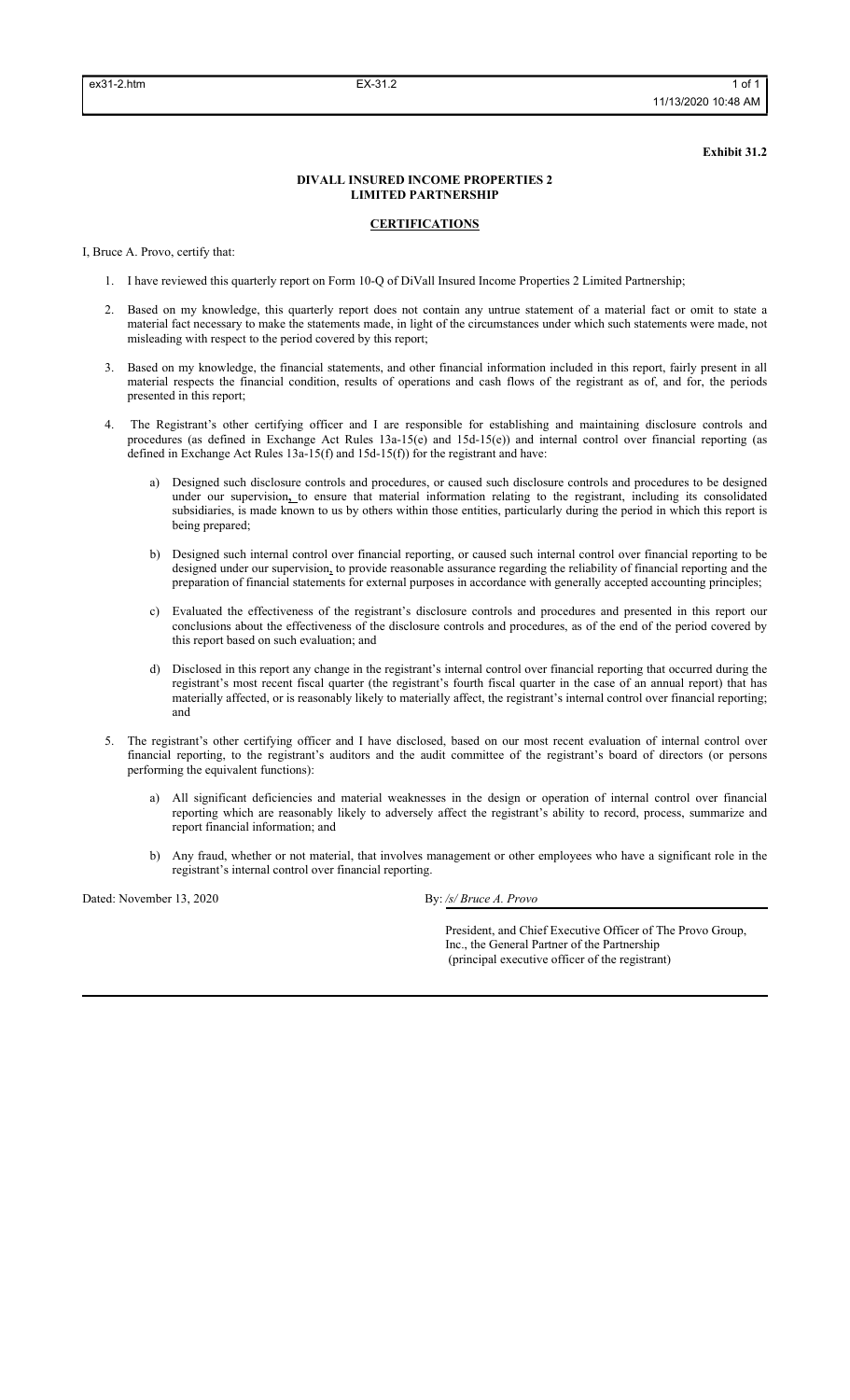**Exhibit 32.1**

#### **DIVALL INSURED INCOME PROPERTIES 2 LIMITED PARTNERSHIP**

#### **Certification of Periodic Financial Report Pursuant to 18 U.S.C. Section 1350**

Pursuant to 18 U.S.C. Section 1350, as adopted pursuant to Section 906 of the Sarbanes-Oxley Act of 2002, the undersigned principal executive officer and principal financial officer of DiVall Insured Income Properties 2 Limited Partnership (the "Company") certify that this Quarterly Report on Form 10-Q of the Company for the period ended September 30, 2020 fully complies with the requirements of Section 13(a) or 15(d) of the Securities Exchange Act of 1934 and that information contained in the report fairly presents, in all material respects, the financial condition and results of operations of the Company.

Dated: November 13, 2020 By: /s/ Lynette L. DeRose

 Chief Financial Officer of the Partnership (principal financial officer of the registrant)

By: */s/ Bruce A. Provo*

President, and Chief Executive Officer of The Provo Group, Inc., the General Partner of the Partnership (principal executive officer of the registrant)

This certification is made solely for the purpose of 18 U.S.C. Section 1350, subject to the knowledge standard contained therein, and not for any other purpose.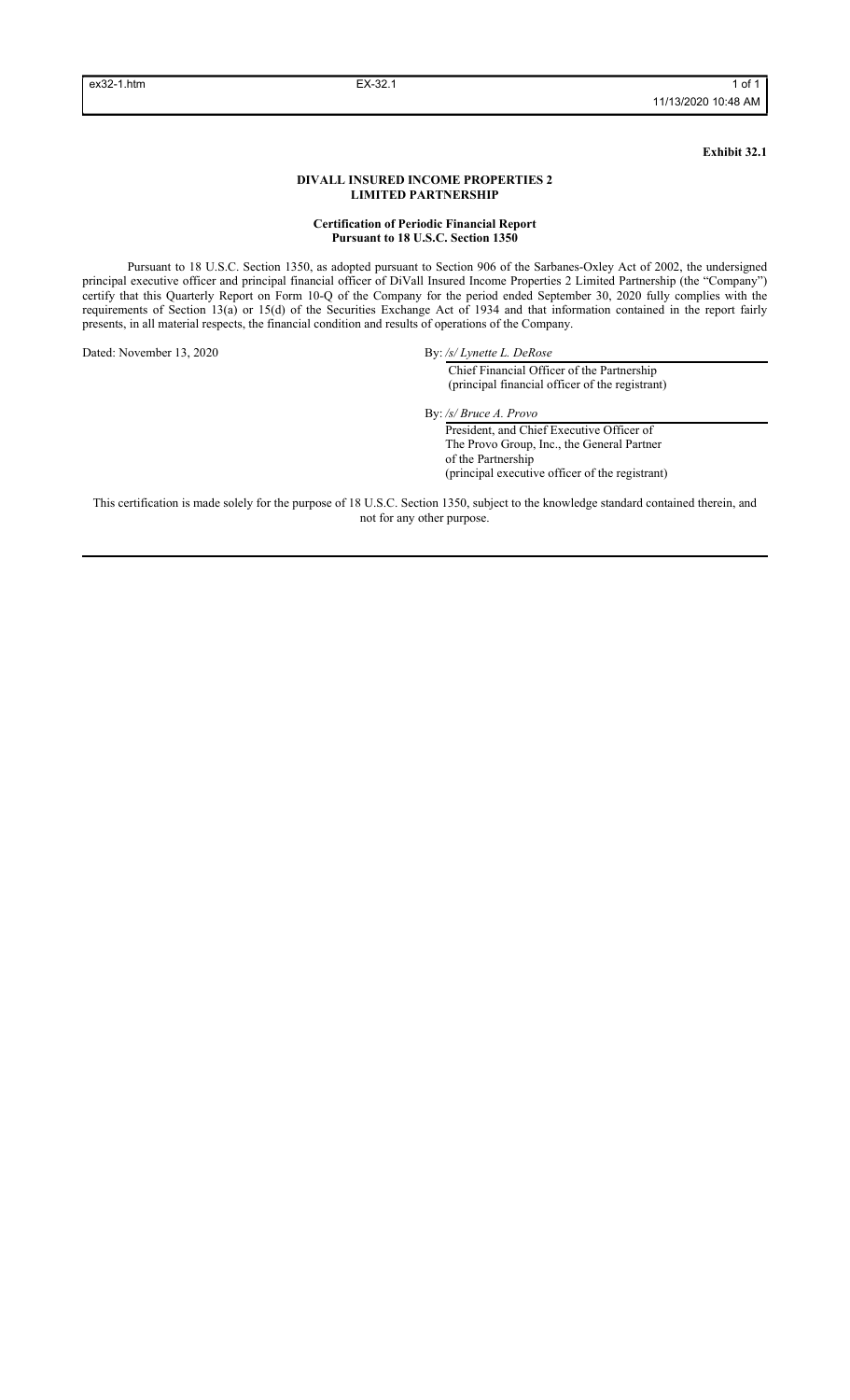**Exhibit 99.1**

# **DiVall Insured Income Properties 2, L.P. Quarterly News**

#### Impact of Covid-19 on 2020

We're pleased to report that the year of coronavirus was actually a good year for our partnership. Sales held up well at the Wendy's because of drive-thru business with state lockdowns as well as the introduction of breakfast at the Wendy's.

We also were able to extend 60% of our leases to 20-year terms converting over \$500,000 of percentage to fixed<br>rents effective January 1, 2021. Part of our strategy to fully liquidate all properties by 2022 would be to extend an additional 20% of leases to maximize value, during 2021. Ironically, the Wendy's are performing so well, we may still receive good percentage rents even beyond 2021, despite increased fixed rents and related increases in sales breakpoints, which we need to demonstrate to a<br>prospective buyer for additional sales pricing.

#### **Net Unit Value**

Although our 2020 Net Unit Value ("NUV") isn't final until<br>we have an audited December 31, 2020 Balance Sheet, the indications from this year's appraisals are an increase<br>of approximately \$100/unit or 25% over the comparative December 31, 2019 NUV of \$390 per unit. Not bad during Covid-19.

Distributions<br>Proposal No. 3 was approved affirmatively by 68% of units. Interestingly, it was approved by 91% of investors voting

Even though Proposal No. 3 in the consent allows a From interesting the main distributions (vs. quarterly) we<br>do expect to have a February 15, 2021 distribution to<br>allow for a timely distribution of 2020 percentage rents received in January 2021. We expect the February 15,<br>2021 distribution (representing sales activity for the year of the coronavirus) to be in the range of \$11 to \$13 per unit.

Even if we proceed to distribute semi-annually (February 15<sup>th</sup> and August 15<sup>th</sup>); we will continue to provide a quarterly newsletter as we have since 1993.

#### **INSIDE THIS ISSUE**

2 Questions & Answers

2 Contact Information

DiVall Insured Income Properties 2, L.P. Page 1 of 2

#### Proposal No. 1 Controversy

**November 13, 2020** 

Proposal No. 1 was the "extension amendment" seeking 'affirmative" consent to extend the term of the partnership for three years through November 30, 2023.

The consent provided... "in any event, unless the General<br>Partner elects to extend the deadline of the consent solicitation, the consent solicitation processes and the opportunity to vote by returning a consent card, will end on<br>October 15, 2020." The General Partner did choose to extend the election process for a few days to be sure a<br>voting investor was not disenfranchised by the U.S. Postal Service. We did count consents received by mail after<br>October 15, 2020 if their postmark was either on or before<br>October 15, 2020.

Interestingly, although the affirmative units "FOR" extension was 52% with 23% against; the actual<br>percentage of voting investors "FOR" was 84% vs 11% paramist and 5% abstaining. This was a ratio of 8 to 1 of<br>investors "FOR" vs. "AGAINST". We mention the ratio to reiterate our desire not to disenfranchise long-standing investors regardless of their size of unit ownership.

Following the disclosure of the results of Proposal 1, two Limited Partners, together holding less than 3% of the outstanding Units (over 94% of which were acquired since the beginning of 2019) have objected to the results of the vote because the General Partner exercised its discretion to count votes mailed by October 15, but received after<br>that date. We intend to vigorously defend the will of our limited partners as reflected by their votes as disclosed above.

The general partner will continue to be transparent with all investors and with the input of the Advisory Board will execute strategies designed to maximize final liquidation<br>proceeds for the Limited Partners.